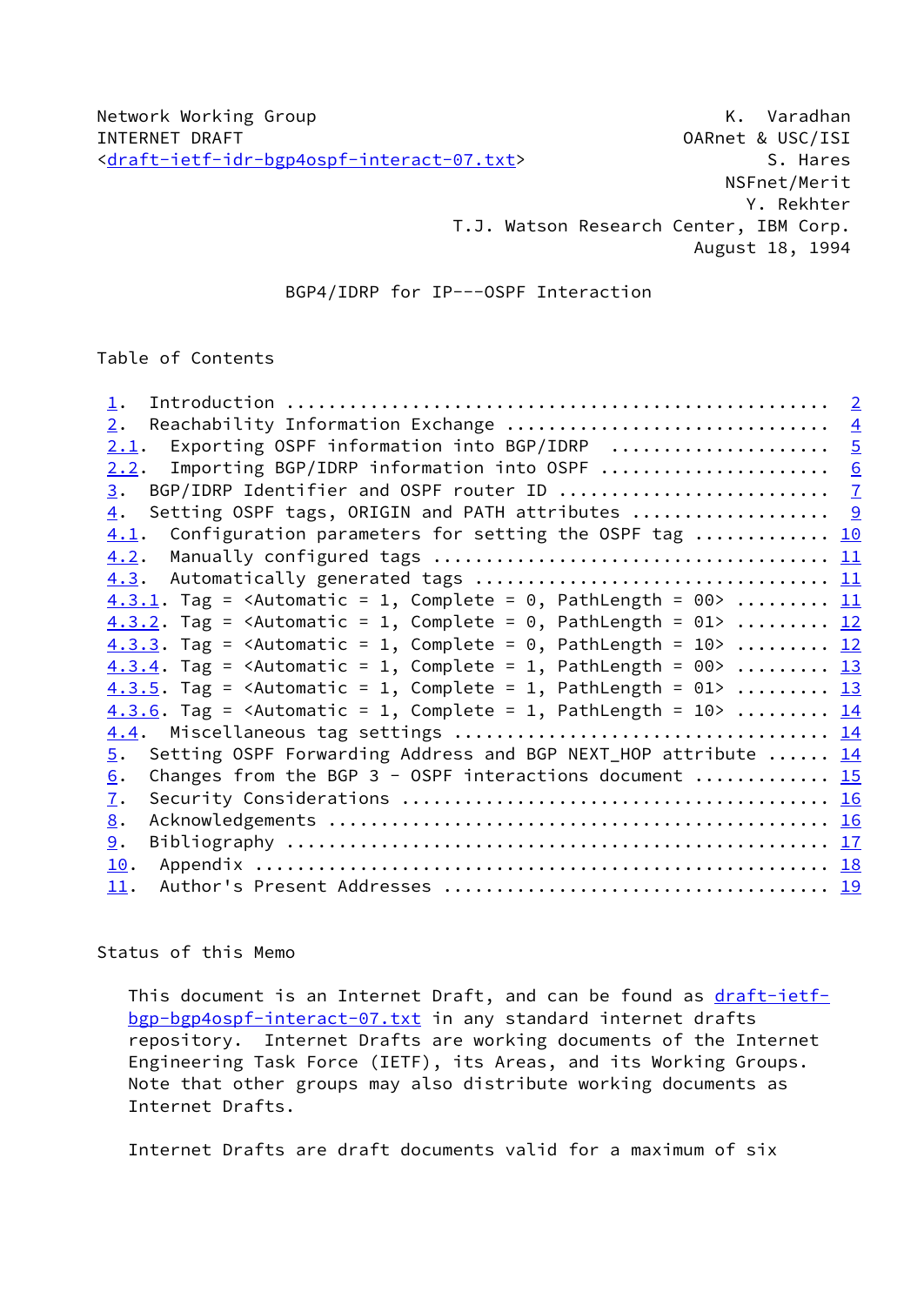### <span id="page-1-1"></span>INTERNET DRAFT (Expires January 1995) August 94

 months. Internet Drafts may be updated, replaced, or obsoleted by other documents at any time. It is not appropriate to use Internet Drafts as reference material or to cite them other than as a ``working draft'' or ``work in progress.''

 Please check the I-D abstract listing contained in each Internet Draft directory to learn the current status of this or any other Internet Draft.

### Abstract

 This memo defines the various criteria to be used when designing an Autonomous System Border Router (ASBR) that will run either BGP4 or IDRP for IP with other ASBRs external to the AS and OSPF as its IGP.

# <span id="page-1-0"></span>[1](#page-1-0). Introduction

 This document defines the various criteria to be used when designing an Autonomous System Border Router (ASBR) that will run BGP4[RFC1654] or IDRP for IP[IDRP] with other ASBRs external to the AS, and OSPF[RFC1583] as its IGP.

 All future references of BGP in this document will refer to BGP version 4, as defined in [\[RFC1654](https://datatracker.ietf.org/doc/pdf/rfc1654)]. All reference to IDRP are references to the Inter-Domain Routing Protocol (ISO 10747) which has been defined by the IDRP for IP document  $[INRP]$  for use in Autonomous Systems.

 This document defines how the following fields in OSPF and attributes in BGP/IDRP are to be set when interfacing between BGP/IDRP and OSPF at an ASBR:

 IDRP came out of the same work as BGP, and may be consider a follow on to BGP-3 and BGP-4. Most fields defined in the interaction between BGP and IDRP are named the same. Where different, the IDRP fields are shown separately.

BGP/IDRP MULTI\_EXIT\_DISC

BGP ORIGIN and AS\_PATH/AS\_SET vs. OSPF tag IDRP EXT\_INFO and RD\_PATH/RD\_SET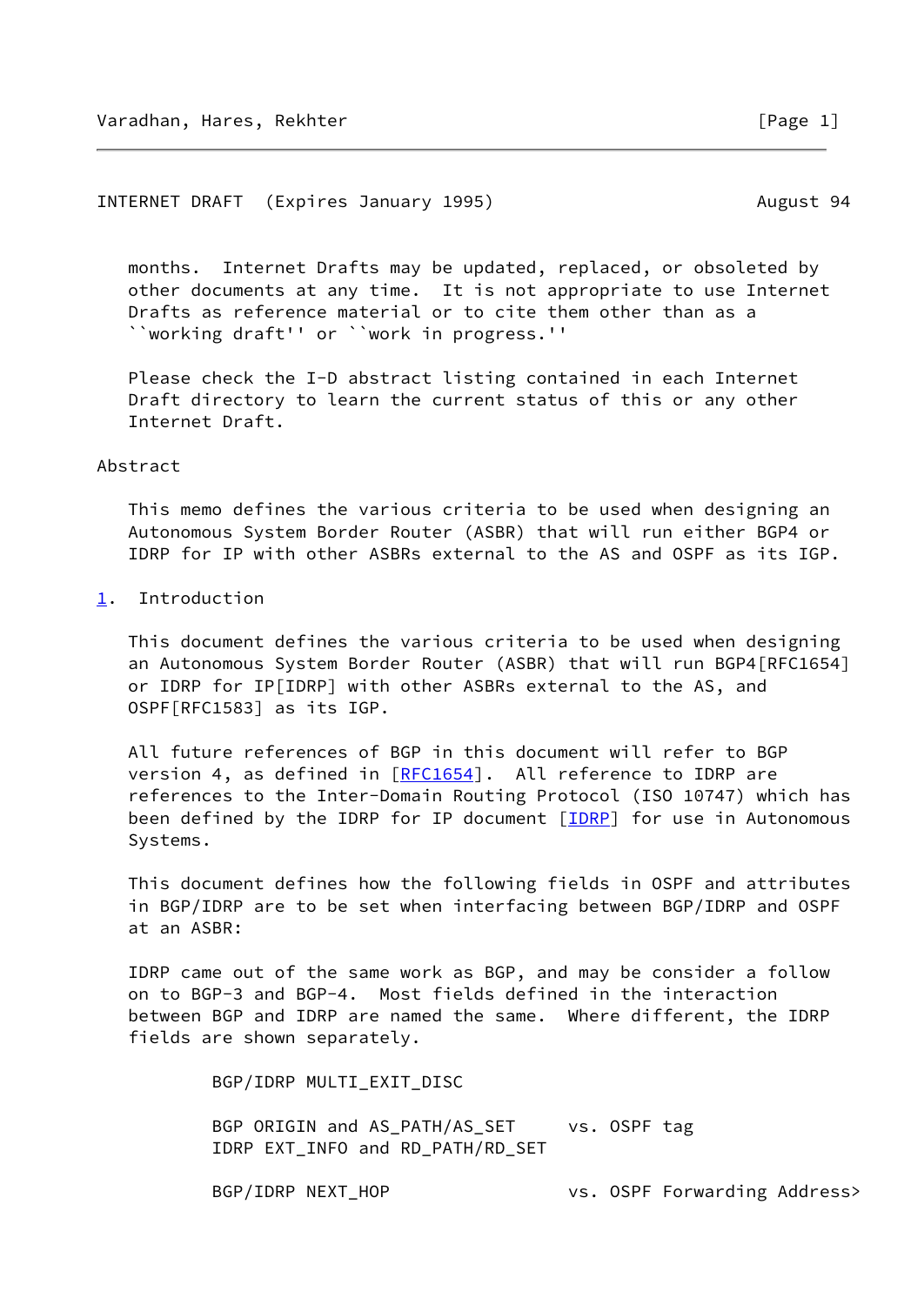BGP/IDRP LOCAL\_PREF vs. OSPF cost and type

 IDRP contains RD\_PATH and RD\_SET fields which serves the same purpose as AS\_PATH and AS\_SET fields for IDRP for IP. In this document, we

Varadhan, Hares, Rekhter [Page 2]

INTERNET DRAFT (Expires January 1995) August 94

 will use the terms PATH and SET to refer to the BGP AS\_PATH and AS SET, or the IDRP RD PATH and RD SET fields respectively, depending on the context of the protocol being used.

 Both IDRP and BGP provide a mechanism to indicate whether the routing information was originated via IGP, or some other means. In IDRP, if route information is originated by means other than an IGP, then the EXT INFO attribute is present. Likewise, in BGP, if a route information is originated by means other than an IGP, then the ORIGIN attribute is set to <EGP> or <INCOMPLETE>. For the purpose of this document, we need to distinguish between the two cases:

- (a) Route information was originated via IGP
- (b) Route information was originated by some other means.

 The former case is realized in IDRP by not including the EXT\_INFO attribute, and in BGP by setting the BGP ORIGIN=<IGP>; The latter case is realized by including the EXT\_INFO attribute in IDRP, and by setting the BGP ORIGIN=<EGP>. For the rest of the document, we will use the BGP ORIGIN=<IGP> to refer to the former scenario, and BGP ORIGIN=<EGP> to refer to the latter.

 One other difference between IDRP and BGP remains. IDRP for IP identifies an autonomous system by an identifier of variable length that is syntactically identical to an NSAP address prefix, and explicitly embeds the autonomous system number[IDRP]. BGP identifies an autonomous system just by an autonomous system number. Since there is a one-to-one mapping between how an autonomous system is identified in IDRP and in BGP, in this document, we shall identify an autonomous system by its autonomous system number.

 For a more general treatise on routing and route exchange problems, please refer to [\[ROUTE-LEAKING](#page-19-3)] and [\[NEXT-HOP](#page-19-4)] by Philip Almquist.

This document uses the two terms ``Autonomous System'' and ``Routing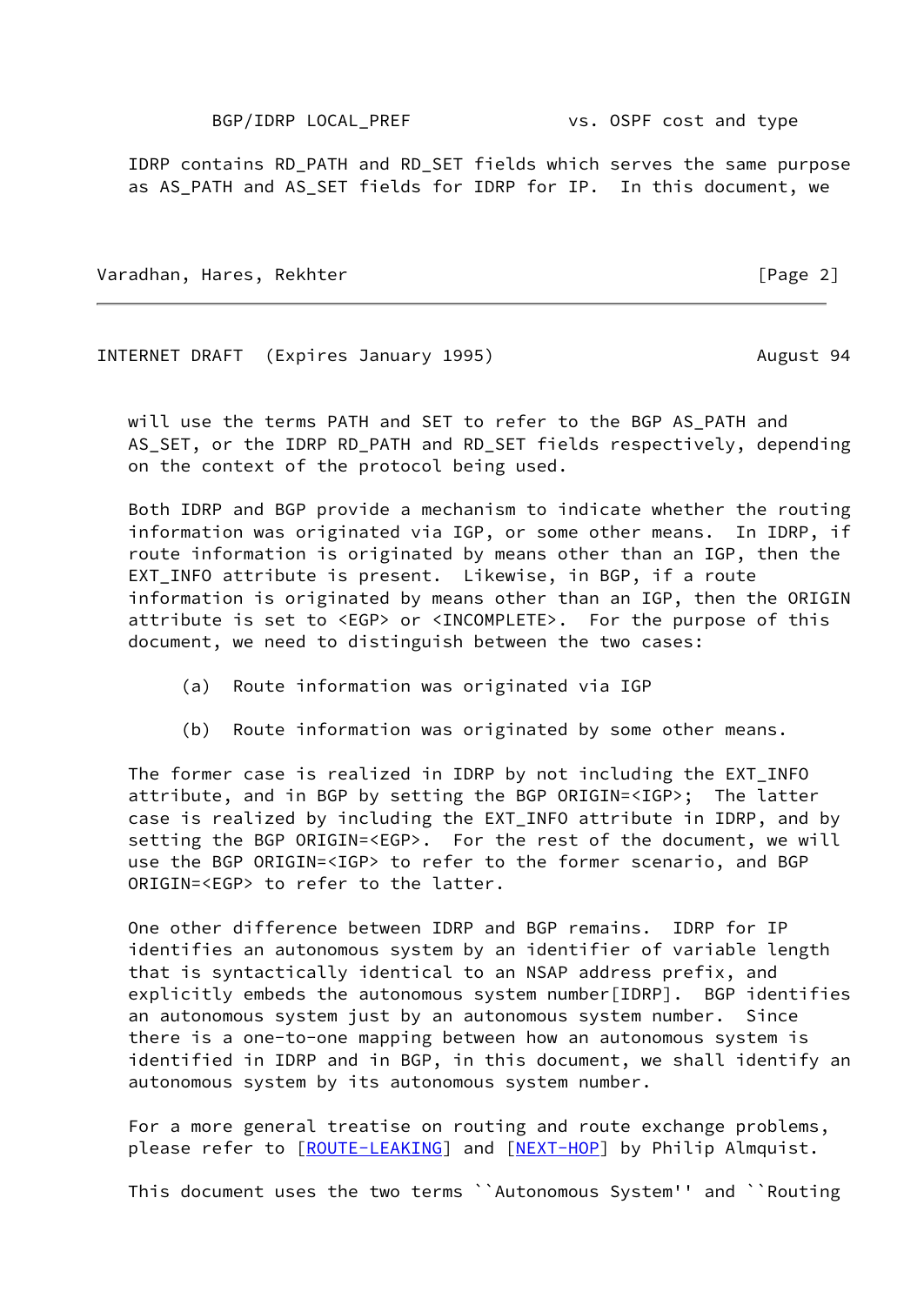Domain.'' The definitions for the two are below:

 The term Autonomous System is the same as is used in the BGP RFC[RFC1267], given below:

 ``The use of the term Autonomous System here stresses the fact that, even when multiple IGPs and metrics are used, the administration of an AS appears to other ASs to have a single coherent interior routing plan and presents a consistent picture of what destinations are reachable through it. From the standpoint of exterior routing, an AS can be viewed as monolithic: reachability to destinations directly connected to the AS must be equivalent

Varadhan, Hares, Rekhter **in the set of the set of the set of the set of the set of the set of the set of the s** 

<span id="page-3-0"></span>INTERNET DRAFT (Expires January 1995) August 94

from all border gateways of the AS.''

The term Routing Domain was first used in [[ROUTE-LEAKING\]](#page-19-3) and is given below:

> ``A Routing Domain is a collection of routers which coordinate their routing knowledge using a single [instance of a] routing protocol.''

 By definition, a Routing Domain forms a single Autonomous System, but an Autonomous System may be composed of a collection of Routing Domains.

 BGP, IDRP and OSPF have the concept of a set of reachable destinations. This set is called NLRI or Network Layer Reachability Information. The set can be represented either as an IP address prefix, or an address, mask pair. Note that if the mask is contiguous in the latter, then the two representations are equivalent. In this document, we use the term `address/mask pair'' in the context of OSPF, and ``destination'' or ``set of reachable destinations'' in the context of BGP or IDRP.

 This document follows the conventions embodied in the Host Requirements RFCs [RFC1122, [RFC1123](https://datatracker.ietf.org/doc/pdf/rfc1123)], when using the terms "MUST", "SHOULD," and "MAY" for the various requirements.

 A minimal implementation of BGP/IDRP OSPF exchange MUST not advertise a route containing a set of reachable destinations when none of the destinations in the address/mask pair is reachable via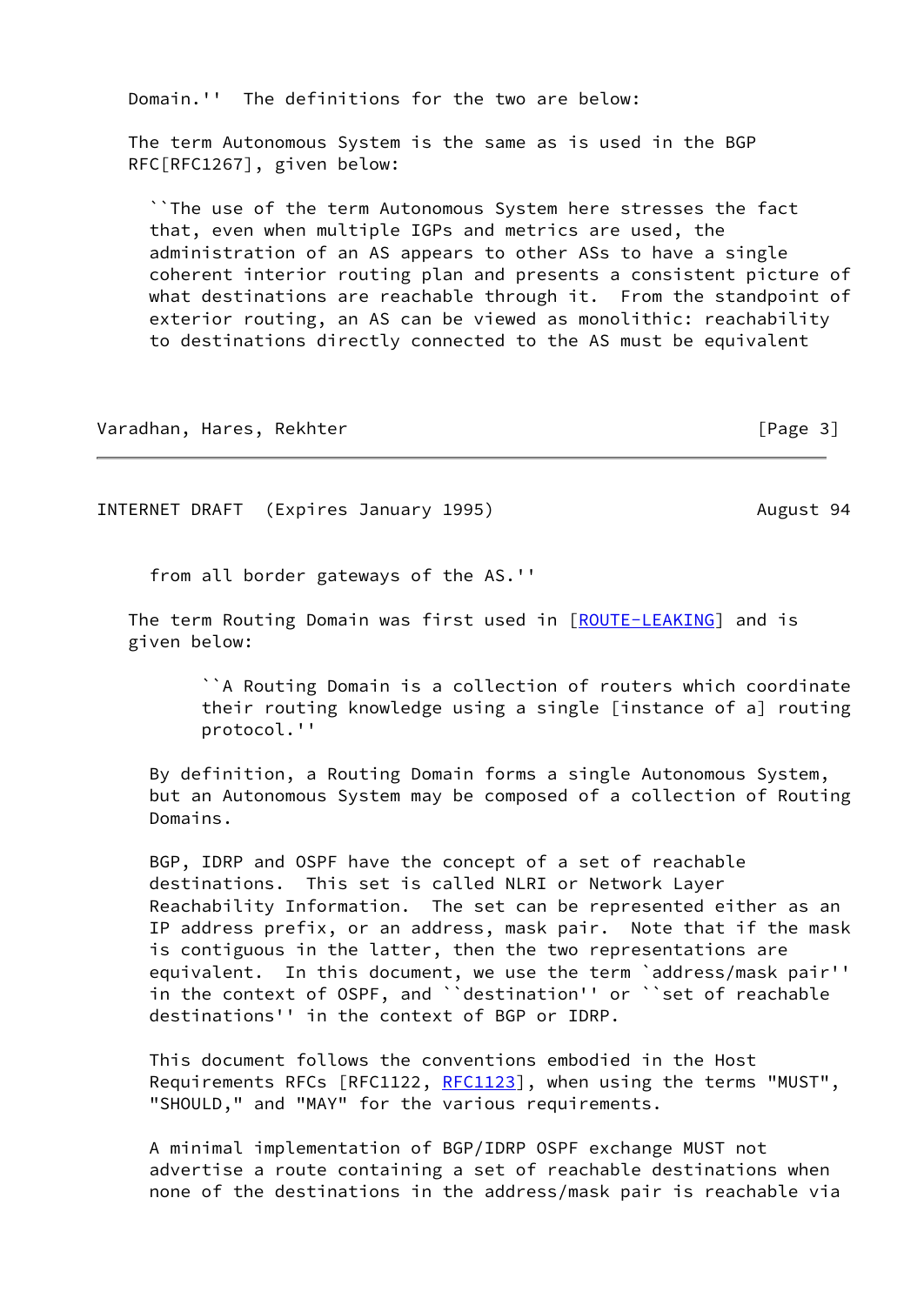OSPF (section 2.1, bullet 3), MUST merge the PATH into a SET when multiple exit points exist within the same autonomous system for the same external destination [\(section 3](#page-7-0)), MUST set the OSPF tag accurately  $(\text{section 4})$ . This subset is chosen so as to cause minimal havoc to the Internet at large. It is strongly recommended that implementors implement more than a minimalistic specification.

<span id="page-4-0"></span>[2](#page-4-0). Reachability Information Exchange

 This section discusses the constraints that must be met to exchange the set of reachable destinations between an external BGP/IDRP peer from another AS and internal OSPF address/mask pairs.

Varadhan, Hares, Rekhter [Page 4]

<span id="page-4-1"></span>INTERNET DRAFT (Expires January 1995) August 94

- 2.1. Exporting OSPF information into BGP
	- 1. The administrator MUST be able to selectively export address/mask pairs into BGP/IDRP via an appropriate filter mechanism.

 This filter mechanism MUST support such control with the granularity of an address/mask pair.

 This filter mechanism will be the primary method of aggregation of OSPF internal and type 1 and type 2 external routes within the AS into BGP/IDRP.

 Additionally, the administrator MUST be able to filter based on the OSPF tag and the various sub-fields of the OSPF tag. The settings of the tag and the sub-fields are defined in [section 4](#page-9-0) in more detail.

 o The default MUST be to export no routes from OSPF into BGP/IDRP. A single configuration parameter MUST permit all OSPF inter-area and intra-area address/mask pairs to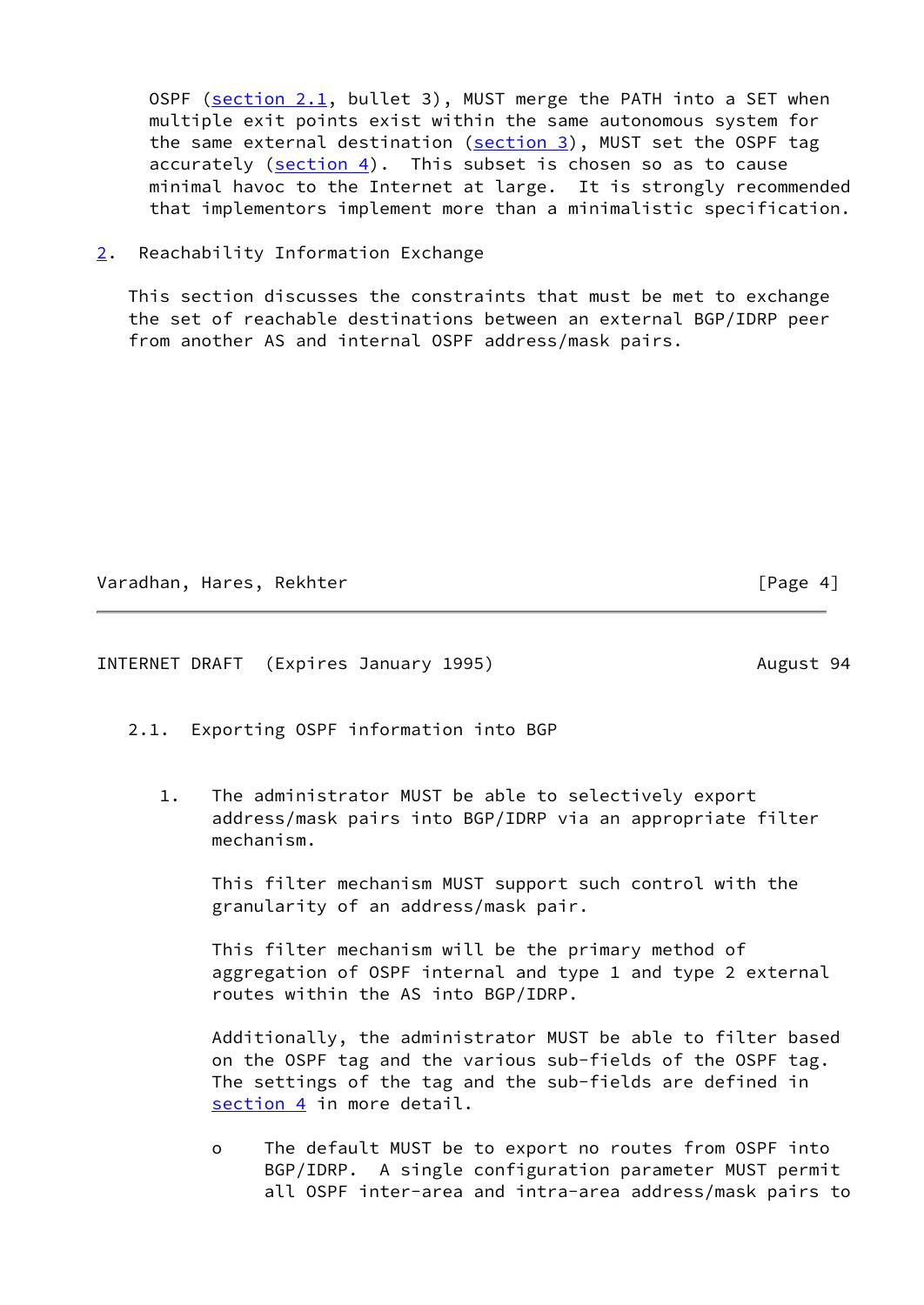be exported into BGP/IDRP.

 OSPF external address/mask pairs of type 1 and type 2 MUST never be exported into BGP/IDRP unless they are explicitly configured.

- 2. An address/mask pair having a non-contiguous mask MUST not be exported to BGP/IDRP.
- 3. When configured to export an address/mask pair from OSPF into BGP/IDRP, the ASBR MAY advertise the route containing the set of reachable destinations via BGP/IDRP as soon as at least one of the destinations in the address/mask pair is determined to be reachable via OSPF; it MUST stop advertising the route containing the set of reachable destinations when none of the destinations in the address/mask pair is reachable via OSPF.
- 4. The network administrator MUST be able to statically configure the BGP/IDRP attribute MULTI\_EXIT\_DISC attribute to be used for any route.
	- o The default MUST be to omit the MULTI\_EXIT\_DISC in the route advertised via BGP/IDRP.

Varadhan, Hares, Rekhter [Page 5]

<span id="page-5-0"></span>INTERNET DRAFT (Expires January 1995) August 94

- 5. An implementation of BGP/IDRP and OSPF on an ASBR MUST have a mechanism to set up a minimum amount of time that must elapse between the learning of a new address/mask pair via OSPF and subsequent advertisement of the address/mask pair via BGP/IDRP to the external neighbours.
	- o The default value for this setting MUST be 0, indicating that the address/mask pair is to be advertised to the neighbour BGP/IDRP peers instantly.

 Note that BGP and IDRP mandate a mechanism to dampen the inbound advertisements from adjacent neighbours. See the variable MinRouteAdvertisementInterval in section 9.2.3.1, [[RFC1654](https://datatracker.ietf.org/doc/pdf/rfc1654)] or in section 7.17.3.1, [\[IS10747](#page-19-5)].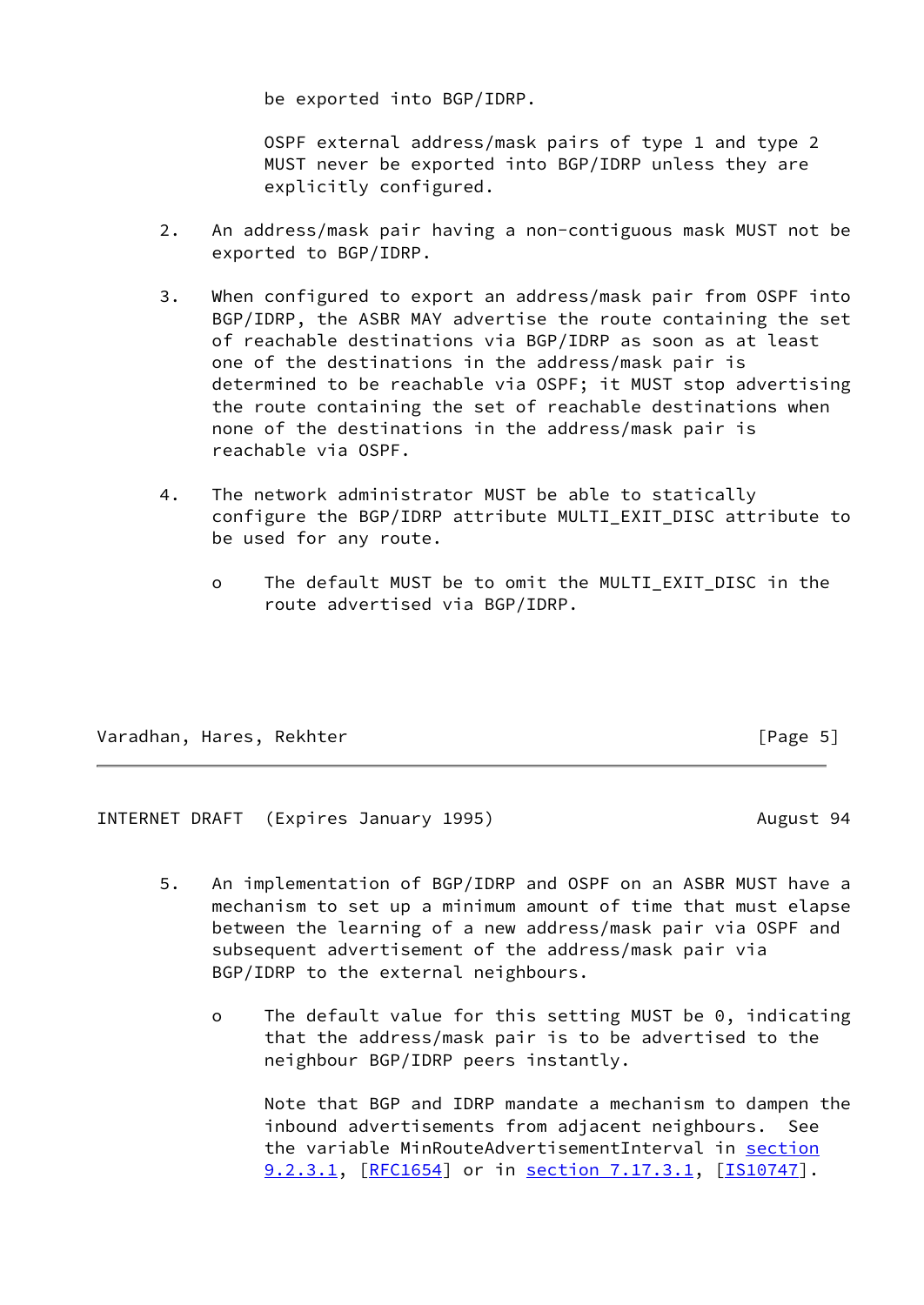- 6. LOCAL\_PREF is not used when exporting OSPF information into BGP/IDRP.
- 2.2. Importing BGP/IDRP information into OSPF
	- 1. BGP/IDRP implementations SHOULD allow an AS to control announcements of BGP/IDRP learned set of reachable destinations into OSPF. Implementations SHOULD support such control with the granularity of a single destination.

 Implementations SHOULD also support such control with the granularity of an autonomous system, where the autonomous system may be either the autonomous system that originated the information or the autonomous system that advertised the information to the local system (adjacent autonomous system).

 o The default MUST be to import nothing from BGP/IDRP into OSPF. Administrators must configure every destination they wish to import.

 A configuration parameter MAY allow an administrator to configure an ASBR to import all the set of reachable destinations from BGP/IDRP into the OSPF routing domain.

 2. The administrator MUST be able to configure the OSPF cost and the OSPF metric type of every destination imported into OSPF. The OSPF metric type MUST default to type 2. If the LOCAL\_PREF value is used to construct the OSPF cost, one must be extremely careful with such a conversion. In OSPF the lower cost is preferred, while in BGP/IDRP the higher value of the LOCAL\_PREF is preferred. In addition, the OSPF cost ranges between 1 and 2^24, while the LOCAL PREF value ranges between 0 and 2^32. Note that if ASBRs within a domain are

Varadhan, Hares, Rekhter [Page 6]

<span id="page-6-0"></span>INTERNET DRAFT (Expires January 1995) August 94

 configured to correlate BGP/IDRP and OSPF information (as described in [Section 3](#page-7-0)), then the route selection by the ASBRs is determined solely by the OSPF cost, and the value carried by the LOCAL\_PREF attribute has no impact on the route selection.

 3. Information learned via BGP/IDRP from peers within the same AS MUST not be imported into OSPF.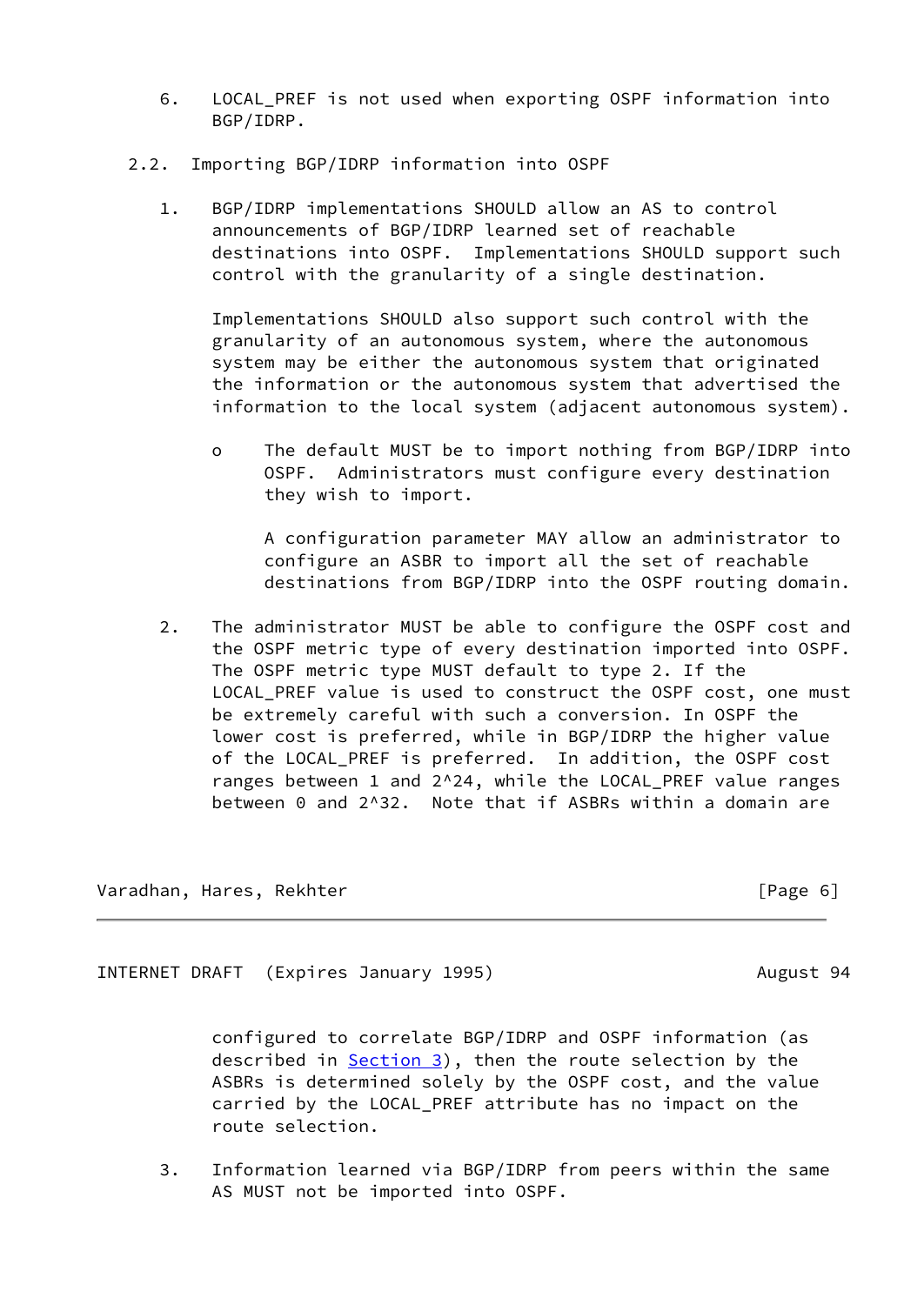4. The ASBR MUST never generate a default destination into the OSPF routing domain unless explicitly configured to do so.

 A default destination is a set of all possible destinations. By convention, it is represented as a prefix of 0 length or a mask of all zeroes.

 A possible criterion for generating default into an IGP is to allow the administrator to specify a set of (set of reachable destinations, PATH, default cost, default type) tuples. If the ASBR learns of at least one of the destinations in the set of reachable destinations, with the corresponding PATH, then it generates a default destination into the OSPF routing domain, with the appropriate cost and type. The lowest cost route will then be injected into the OSPF routing domain.

 This is the recommended method for originating default destinations in the OSPF routing domain.

5. Note that  $[REC1247]$  requires the network number to be used as the Link State ID. This will produce a conflict if the ASBR tries to import two destinations, differing only in their prefix length. This problem is fixed in [\[RFC1583](https://datatracker.ietf.org/doc/pdf/rfc1583)], which obsoletes [[RFC1247](https://datatracker.ietf.org/doc/pdf/rfc1247)].

An implementation conforming to the older [[RFC1247](https://datatracker.ietf.org/doc/pdf/rfc1247)] MUST, in this case, drop the more specific route, i.e. the route corresponding to the longer prefix in the reachability information.

- 6. MULTI\_EXIT\_DISC is not used to import BGP/IDRP information into OSPF.
- <span id="page-7-0"></span>[3](#page-7-0). BGP/IDRP Identifier and OSPF router ID

 The BGP/IDRP identifier MUST be the same as the OSPF router id at all times that the router is up.

Note that [[RFC1654](https://datatracker.ietf.org/doc/pdf/rfc1654)] requires that the BGP identifier be an address

Varadhan, Hares, Rekhter [Page 7]

INTERNET DRAFT (Expires January 1995) August 94

assigned to the BGP speaker.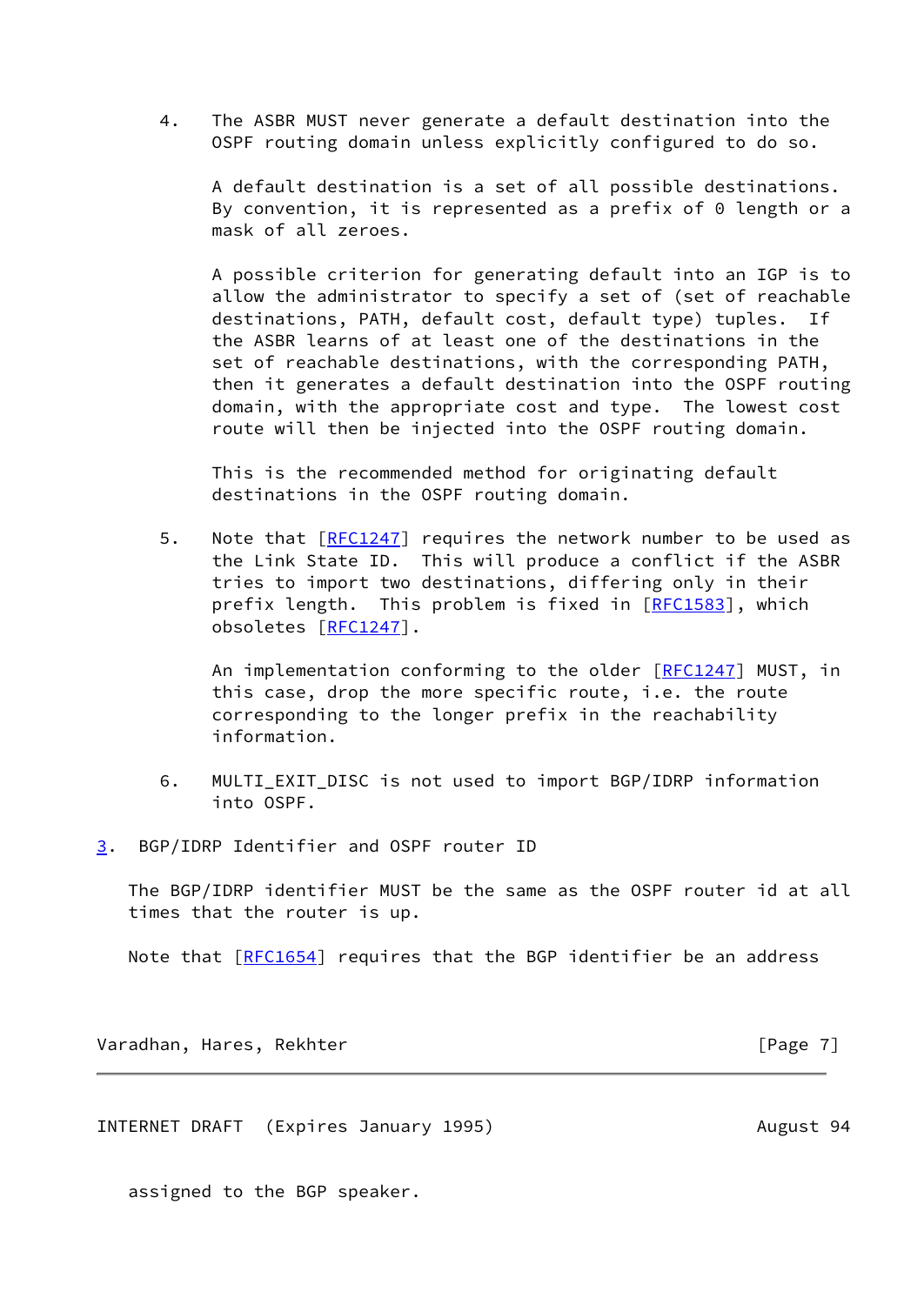In the case of IDRP, the IDRP protocol does not explicitly carry the identity of the IDRP speaker. An implicit notion of the identity of the IDRP speaker can be obtained by examining the source address in the IP packets carrying the IDRP information. Therefore, all IDRP speakers participating in the OSPF protocol MUST bind the IDRP identifier to be the address of the OSPF router id.

 This characteristic makes it convenient for the network administrator looking at an ASBR to correlate different BGP/IDRP and OSPF information based on the identifier. There is another more important reason for this characteristic.

 Consider the scenario in which 3 ASBRs, RT1, RT2, and RT3, belong to the same autonomous system.

 $+ - - - - +$  | RT3 | +-----+ |

Autonomous System running OSPF

| $+ - - - - +$ | $+ - - - - +$ |
|---------------|---------------|
| RT1           | RT2           |
| +-----+       | $+ - - - - +$ |

 Both RT1 and RT2 can reach an external destination X and import this information into the OSPF routing domain. RT3 is advertising this information about destination X to other external BGP/IDRP speakers. The following rule specifies how RT3 can generate the correct advertisement.

 RT3 MUST determine which ASBR(s) it is using to reach destination X by matching the OSPF router ID for its route to destination with the BGP identifier of the ASBR(s), or the IP source address of the IDRP protocol packet from the ASBR(s).

- o If RT3 has equal cost routes to X through RT1 and RT2, then, RT3 MUST merge the PATH through RT1 and RT2 into a SET.
- o Otherwise, RT3 MAY merge the PATH through RT1 and RT2.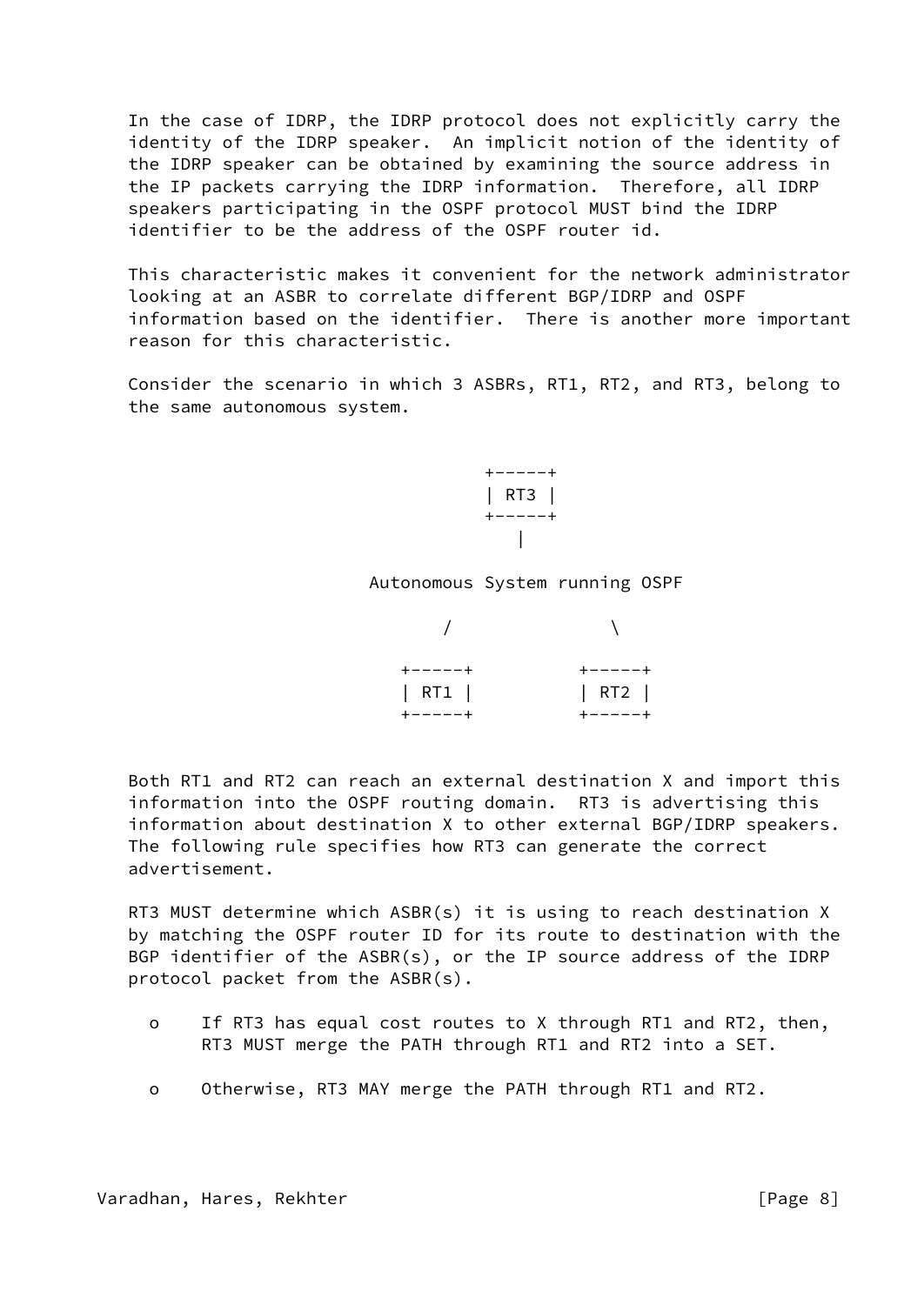<span id="page-9-1"></span> It MAY then generate the corresponding network layer reachability information for further advertisement to external BGP/IDRP peers.

<span id="page-9-0"></span>[4](#page-9-0). Setting OSPF tags, ORIGIN and PATH attributes

 The OSPF external route tag is a ``32-bit field attached to each external route . . . It may be used to communicate information between AS boundary routers; the precise nature of such information is outside the scope of [the] specification.''[[RFC1583](https://datatracker.ietf.org/doc/pdf/rfc1583)]

 We use the external route tag field in OSPF to intelligently set the ORIGIN and PATH attributes in BGP/IDRP. These attributes are well known, mandatory attributes in BGP/IDRP. The exact mechanism for setting the tags is defined in sections  $4.2$  and  $4.3$ . Every combination of tag bits is described in two parts:

- import This describes when an ASBR imports an AS external LSA into the OSPF domain with the given tag setting.
- export This indicates how the BGP/IDRP path attribues should be formatted when an ASBR, having a given type 1 or type 2 OSPF external route in its routing table, decides to export according to the considerations in section 2.1.

 The tag is broken up into sub-fields shown below. The various sub-fields specify the characteristics of the set of reachable destinations imported into the OSPF routing domain.

The high bit of the OSPF tag is known as the ``Automatic'' bit. Setting this bit indicates that the tag has been generated automatically by an ASBR.

 When the network administrator configures the tag, this bit MUST be 0. This setting is the default tag setting, and is described in section 4.2.

When the tag is automatically generated, this bit is set to 1. The other bits are defined below:

 0 0 0 0 0 0 0 0 0 0 1 1 1 1 1 1 1 1 1 1 2 2 2 2 2 2 2 2 2 2 3 3 0 1 2 3 4 5 6 7 8 9 0 1 2 3 4 5 6 7 8 9 0 1 2 3 4 5 6 7 8 9 0 1 +-+-+-+-+-+-+-+-+-+-+-+-+-+-+-+-+-+-+-+-+-+-+-+-+-+-+-+-+-+-+-+-+ |1|c|p l| ArbitraryTag | AutonomousSystem +-+-+-+-+-+-+-+-+-+-+-+-+-+-+-+-+-+-+-+-+-+-+-+-+-+-+-+-+-+-+-+-+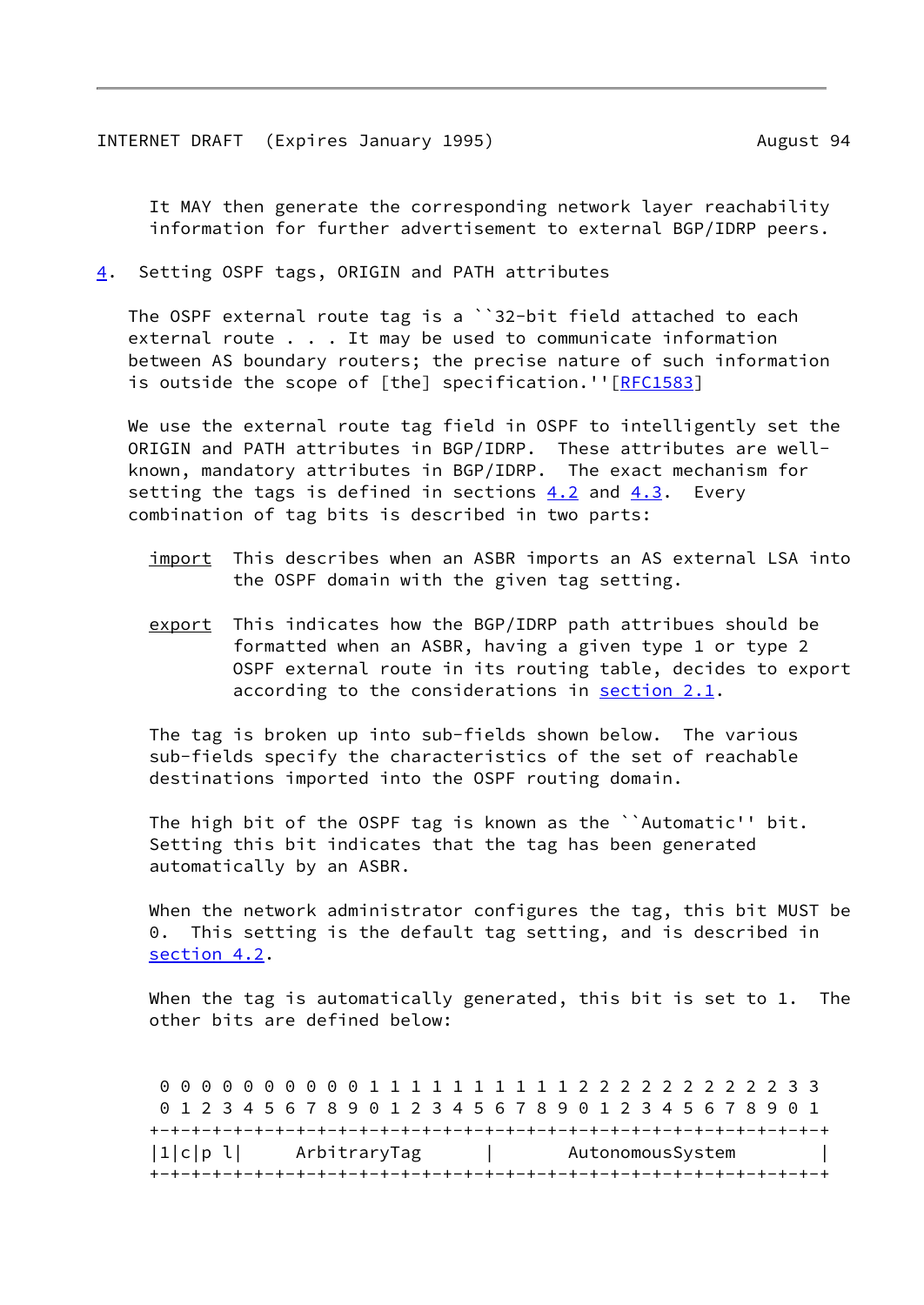#### <span id="page-10-0"></span>INTERNET DRAFT (Expires January 1995) August 94

- c 1 bit of Completeness information, set when the ORIGIN of the route is either <EGP> or <IGP>.
- pl 2 bits of PathLength information; this field is set depending on the length of the PATH that the protocol would have carried if it could have carried the PATH, when importing the reachability information into the OSPF routing domain.
- ArbitraryTag

 12 bits of tag information, defaults to 0 but can be configured to anything else.

AutonomousSystem (or ``AS'')

 16 bits, indicating the AS number corresponding to the set of reachable destinations, 0 if the set of reachable destinations is to be considered as part of the local AS.

local\_AS: The AS number of the local OSPF routing domain.

next\_hop\_AS: The AS number of an external BGP peer.

- 4.1. Configuration parameters for setting the OSPF tag
	- o There MUST be a mechanism to enable automatic generation of the tag characteristic bits.
	- o Configuration of an ASBR running OSPF MUST include the capability to associate a tag value, for the ArbitraryTag, or LocalInfo sub-field of the OSPF tag, with each instance of a routing domain.
	- o Configuration of an ASBR running OSPF MUST include the capability to associate an AS number with each instance of a routing domain.

 Associating an AS number with an instance of an IGP is equivalent to flagging those set of reachable destinations imported from the IGP to be external destinations outside the local autonomous system.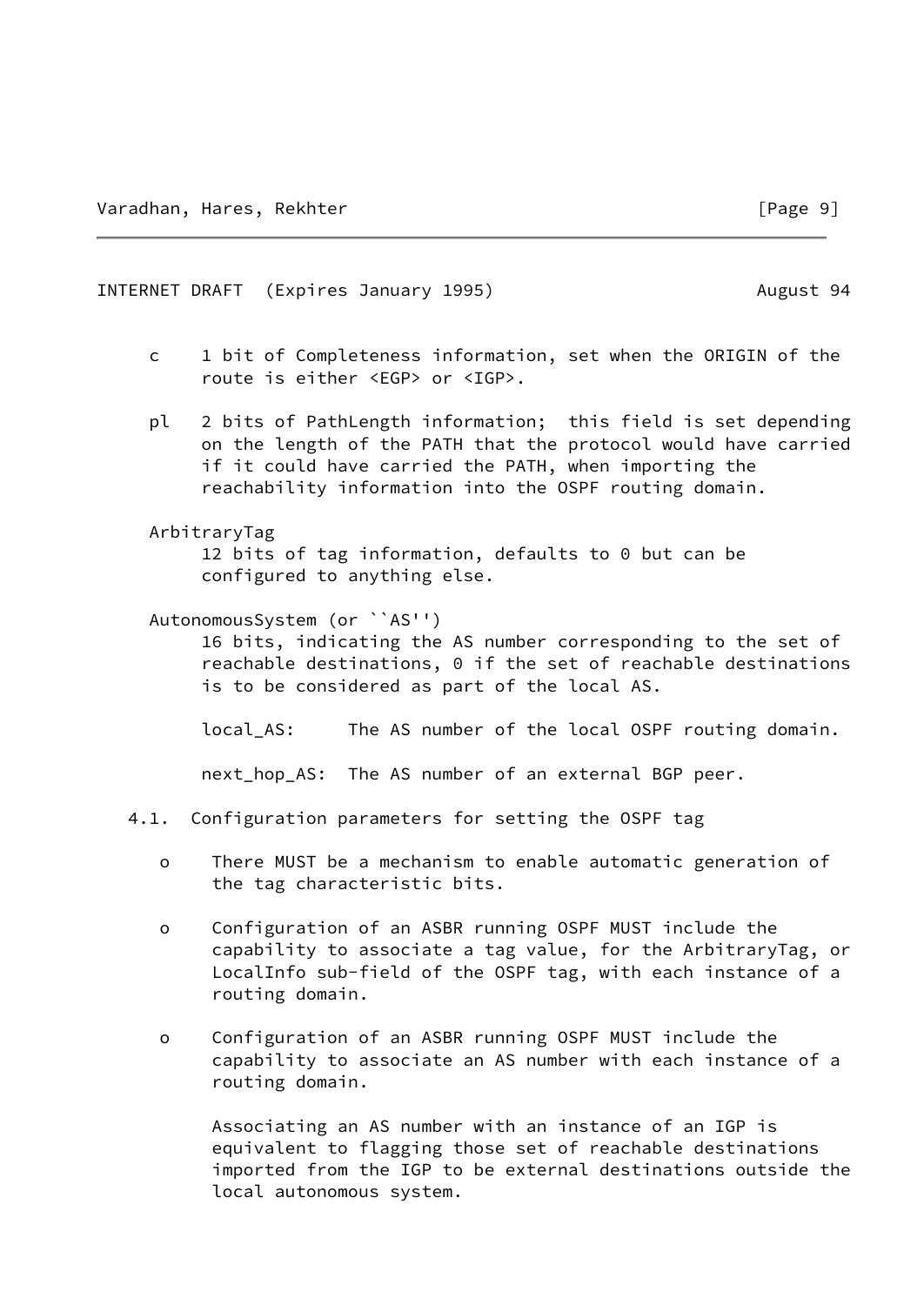Specifically, when the IGP is RIP[RFC1058], it SHOULD be possible to associate a tag and/or an AS number with every interface running RIP on the ASBR.

Varadhan, Hares, Rekhter [Page 10]

<span id="page-11-0"></span>INTERNET DRAFT (Expires January 1995) August 94

4.2. Manually configured tags

 0 0 0 0 0 0 0 0 0 0 1 1 1 1 1 1 1 1 1 1 2 2 2 2 2 2 2 2 2 2 3 3 0 1 2 3 4 5 6 7 8 9 0 1 2 3 4 5 6 7 8 9 0 1 2 3 4 5 6 7 8 9 0 1 +-+-+-+-+-+-+-+-+-+-+-+-+-+-+-+-+-+-+-+-+-+-+-+-+-+-+-+-+-+-+-+-+ |0| LocalInfo | +-+-+-+-+-+-+-+-+-+-+-+-+-+-+-+-+-+-+-+-+-+-+-+-+-+-+-+-+-+-+-+-+

- import This tag setting corresponds to the administrator manually setting the OSPF tag bits.
- export The route SHOULD be exported into BGP with the attributes ORIGIN=<EGP>, PATH=<local\_AS>.

 Nothing MUST inferred about the characteristics of the set of reachable destinations corresponding to this tag setting.

 For backward compatibility with existing implementations of OSPF currently deployed in the field, this MUST be the default setting for importing destinations into the OSPF routing domain. There MUST be a mechanism to enable automatic tag generation for imported destinations.

4.3. Automatically generated tags

4.3.1. Tag =  $\langle$ Automatic = 1, Complete = 0, PathLength = 00>

 0 0 0 0 0 0 0 0 0 0 1 1 1 1 1 1 1 1 1 1 2 2 2 2 2 2 2 2 2 2 3 3 0 1 2 3 4 5 6 7 8 9 0 1 2 3 4 5 6 7 8 9 0 1 2 3 4 5 6 7 8 9 0 1 +-+-+-+-+-+-+-+-+-+-+-+-+-+-+-+-+-+-+-+-+-+-+-+-+-+-+-+-+-+-+-+-+ |1|0|0|0| ArbitraryTag | AutonomousSystem |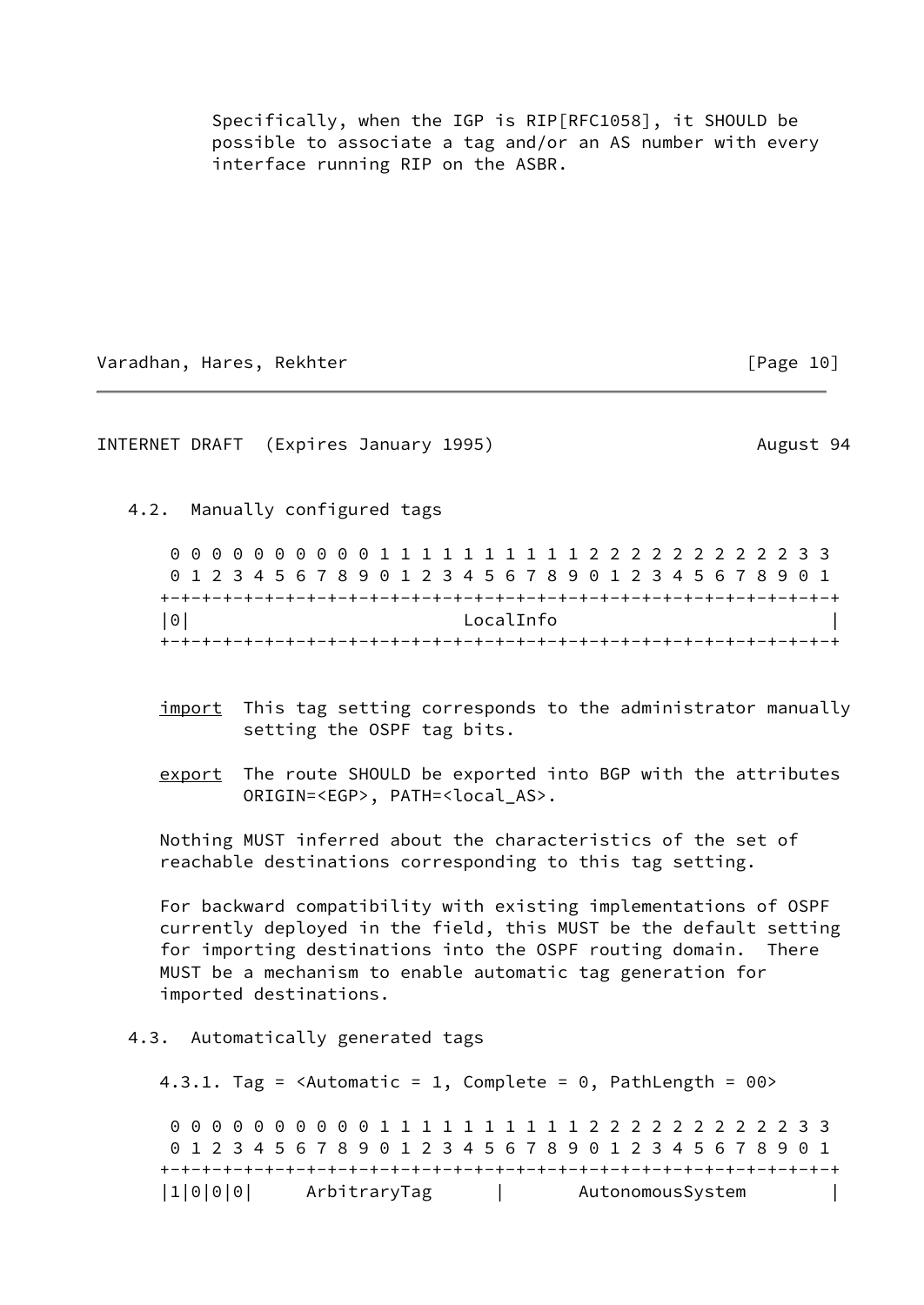+-+-+-+-+-+-+-+-+-+-+-+-+-+-+-+-+-+-+-+-+-+-+-+-+-+-+-+-+-+-+-+-+

 import These are reachable destinations imported from routing protocols with incomplete path information and cannot or may not carry the neighbour AS or AS path (and hence the IDRP RD\_PATH) as part of the routing information.

> This setting SHOULD be used to import reachable destinations from an IGP that the network administrator has configured as external routes, without specifying the next\_hop\_AS.

 export The route SHOULD be exported into BGP/IDRP with the attributes ORIGIN=<EGP>, PATH=<Local\_AS>.

Varadhan, Hares, Rekhter **and Europe and Transformation** and Trage 11]

<span id="page-12-0"></span>INTERNET DRAFT (Expires January 1995) August 94 4.3.2. Tag =  $\langle$ Automatic = 1, Complete = 0, PathLength = 01> 0 0 0 0 0 0 0 0 0 0 1 1 1 1 1 1 1 1 1 1 2 2 2 2 2 2 2 2 2 2 3 3 0 1 2 3 4 5 6 7 8 9 0 1 2 3 4 5 6 7 8 9 0 1 2 3 4 5 6 7 8 9 0 1 +-+-+-+-+-+-+-+-+-+-+-+-+-+-+-+-+-+-+-+-+-+-+-+-+-+-+-+-+-+-+-+-+ |1|0|0|1| ArbitraryTag | AutonomousSystem | +-+-+-+-+-+-+-+-+-+-+-+-+-+-+-+-+-+-+-+-+-+-+-+-+-+-+-+-+-+-+-+-+

> import These are reachable destinations imported from routing protocols with incomplete path information. The neighbour AS (and therefore IDRP RD) is carried in the routing information.

> > This setting SHOULD be used for importing reachable destinations from EGP into the OSPF routing domain. This setting MAY also be used when importing reachable destinations from BGP/IDRP whose ORIGIN=<EGP> and PATH=<next\_hop\_AS>; if the BGP/IDRP learned route has no other transitive attributes, then its propagation via BGP/IDRP to ASBRs internal to the autonomous system MAY be suppressed.

 export The route SHOULD be exported into BGP/IDRP with ORIGIN=<EGP> and PATH=<local\_AS, next\_hop\_AS>.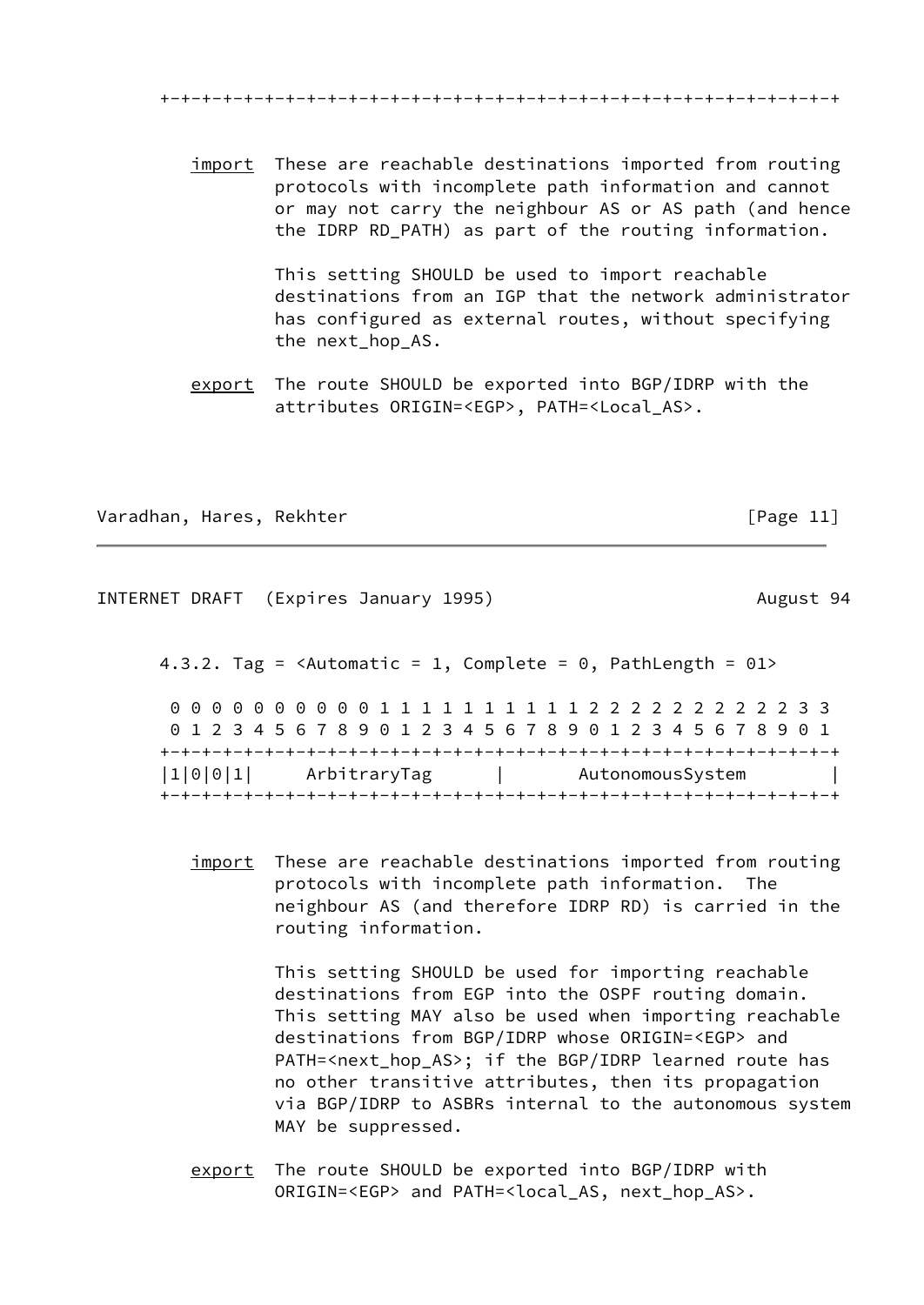4.3.3. Tag =  $\triangle$ Automatic = 1, Complete = 0, PathLength = 10> 0 0 0 0 0 0 0 0 0 0 1 1 1 1 1 1 1 1 1 1 2 2 2 2 2 2 2 2 2 2 3 3 0 1 2 3 4 5 6 7 8 9 0 1 2 3 4 5 6 7 8 9 0 1 2 3 4 5 6 7 8 9 0 1 +-+-+-+-+-+-+-+-+-+-+-+-+-+-+-+-+-+-+-+-+-+-+-+-+-+-+-+-+-+-+-+-+ |1|0|1|0| ArbitraryTag | AutonomousSystem | +-+-+-+-+-+-+-+-+-+-+-+-+-+-+-+-+-+-+-+-+-+-+-+-+-+-+-+-+-+-+-+-+

import These are reachable destinations imported from routing protocols with truncated path information.

> These are imported by a border router, which is running BGP/IDRP to a stub domain, and not running BGP/IDRP to other ASBRs in the same autonomous system. This causes a truncation of the PATH. These destinations MUST not be re-exported into BGP/IDRP at another ASBR.

export The route MUST never be exported into BGP/IDRP.

Varadhan, Hares, Rekhter [Page 12]

<span id="page-13-0"></span>INTERNET DRAFT (Expires January 1995) August 94 4.3.4. Tag =  $\langle$ Automatic = 1, Complete = 1, PathLength =  $00$ > 0 0 0 0 0 0 0 0 0 0 1 1 1 1 1 1 1 1 1 1 2 2 2 2 2 2 2 2 2 2 3 3 0 1 2 3 4 5 6 7 8 9 0 1 2 3 4 5 6 7 8 9 0 1 2 3 4 5 6 7 8 9 0 1 +-+-+-+-+-+-+-+-+-+-+-+-+-+-+-+-+-+-+-+-+-+-+-+-+-+-+-+-+-+-+-+-+ |1|1|0|0| ArbitraryTag | AutonomousSystem | +-+-+-+-+-+-+-+-+-+-+-+-+-+-+-+-+-+-+-+-+-+-+-+-+-+-+-+-+-+-+-+-+

> import These are reachable destinations imported from routing protocols with either complete path information or are known to be complete through means other than that carried by the routing protocol.

> > This setting SHOULD be used for importing reachable destinations into OSPF from an IGP.

export The route SHOULD be exported to BGP/IDRP with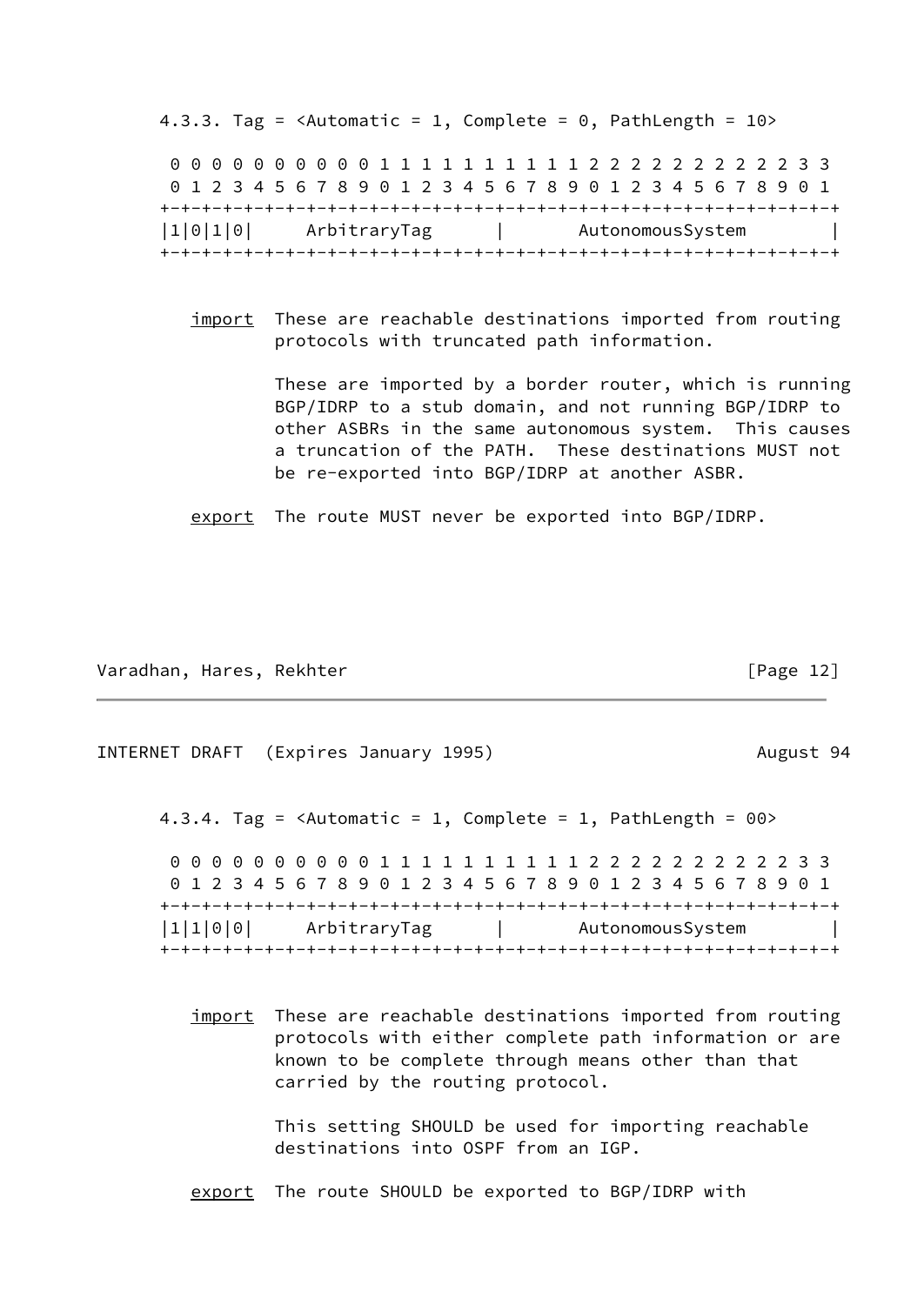## ORIGIN=<IGP>, PATH=<Local\_AS>.

4.3.5. Tag =  $\langle$ Automatic = 1, Complete = 1, PathLength = 01> 0 0 0 0 0 0 0 0 0 0 1 1 1 1 1 1 1 1 1 1 2 2 2 2 2 2 2 2 2 2 3 3 0 1 2 3 4 5 6 7 8 9 0 1 2 3 4 5 6 7 8 9 0 1 2 3 4 5 6 7 8 9 0 1 +-+-+-+-+-+-+-+-+-+-+-+-+-+-+-+-+-+-+-+-+-+-+-+-+-+-+-+-+-+-+-+-+ |1|1|0|1| ArbitraryTag | AutonomousSystem | +-+-+-+-+-+-+-+-+-+-+-+-+-+-+-+-+-+-+-+-+-+-+-+-+-+-+-+-+-+-+-+-+

import These are reachable destinations imported from routing protocols with either complete path information, or are known to be complete through means other than that carried by the routing protocol. The routing protocol also has additional information about the next hop AS or RD, the destination was learned from.

> This setting SHOULD be used when the administrator explicitly associates an AS number with an instance of an IGP. This setting MAY also be used when importing reachable destinations from BGP/IDRP whose ORIGIN=<IGP> and PATH=<next\_hop\_AS>; if the BGP/IDRP learned route has no other transitive attributes, then its propagation via BGP/IDRP to other ASBRs internal to the autonomous system MAY be suppressed.

 export OSPF routes with this tag setting SHOULD be exported with the BGP/IDRP attributes, ORIGIN=<IGP>, PATH=<local\_AS, next\_hop\_AS>.

Varadhan, Hares, Rekhter **and Europe and Transformation** and Trage 13

<span id="page-14-0"></span>INTERNET DRAFT (Expires January 1995) August 94 4.3.6. Tag =  $\triangle$ Automatic = 1, Complete = 1, PathLength =  $10$ > 0 0 0 0 0 0 0 0 0 0 1 1 1 1 1 1 1 1 1 1 2 2 2 2 2 2 2 2 2 2 3 3 0 1 2 3 4 5 6 7 8 9 0 1 2 3 4 5 6 7 8 9 0 1 2 3 4 5 6 7 8 9 0 1 +-+-+-+-+-+-+-+-+-+-+-+-+-+-+-+-+-+-+-+-+-+-+-+-+-+-+-+-+-+-+-+-+ |1|1|1|0| ArbitraryTag | AutonomousSystem | +-+-+-+-+-+-+-+-+-+-+-+-+-+-+-+-+-+-+-+-+-+-+-+-+-+-+-+-+-+-+-+-+

> import These are reachable destinations imported from routing protocols with complete path information and carry the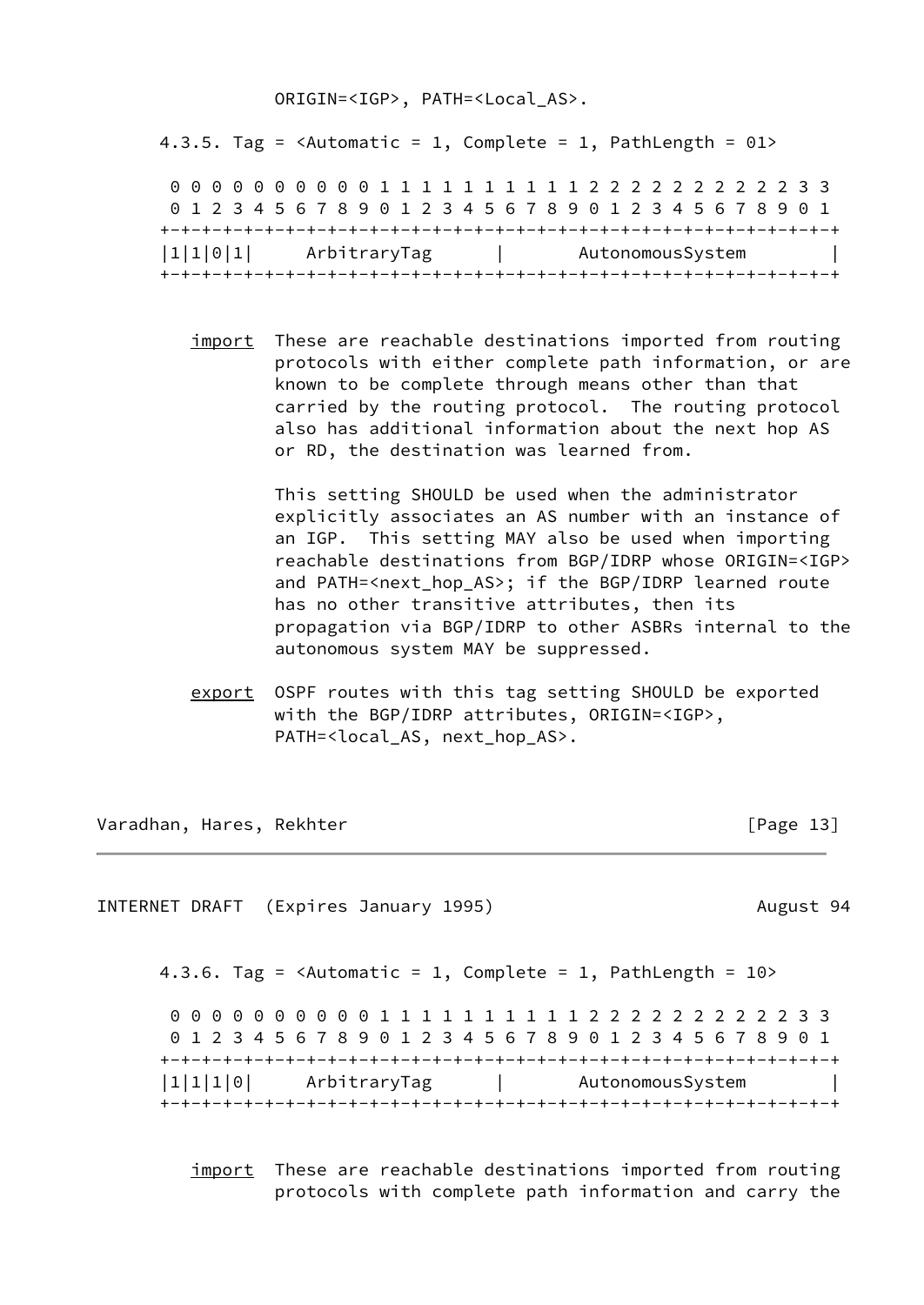AS path information as part of the routing information.

 These destinations MUST not be exported into BGP/IDRP because these are destinations that are already imported from BGP/IDRP into the OSPF RD. Hence, it is assumed that the BGP/IDRP speaker will convey these routes to other BGP/IDRP speakers within the same autonomous system via BGP/IDRP. An ASBR learning of such a destination MUST wait for the BGP update from its internal neighbours before advertising it to external BGP/IDRP peers.

export These routes MUST not be exported into BGP/IDRP.

4.4. Miscellaneous tag settings

 0 0 0 0 0 0 0 0 0 0 1 1 1 1 1 1 1 1 1 1 2 2 2 2 2 2 2 2 2 2 3 3 0 1 2 3 4 5 6 7 8 9 0 1 2 3 4 5 6 7 8 9 0 1 2 3 4 5 6 7 8 9 0 1 +-+-+-+-+-+-+-+-+-+-+-+-+-+-+-+-+-+-+-+-+-+-+-+-+-+-+-+-+-+-+-+-+ |1|x|1|1| Reserved for future use | +-+-+-+-+-+-+-+-+-+-+-+-+-+-+-+-+-+-+-+-+-+-+-+-+-+-+-+-+-+-+-+-+

 The value of PathLength=11 is reserved during automatic tag generation. Routers must not generate such a tag when importing reachable destinations into the OSPF routing domain. ASBRs must ignore tags which indicate a PathLength=11.

<span id="page-15-0"></span>[5](#page-15-0). Setting OSPF Forwarding Address and BGP/IDRP NEXT\_HOP attribute

 Forwarding addresses are used to avoid extra hops between multiple routers that share a common network and that speak different routing protocols with each other on the common network.

 Both BGP/IDRP and OSPF have equivalents of forwarding addresses. In BGP and IDRP, the NEXT HOP attribute is a well-known, mandatory attribute. OSPF has a Forwarding address field. We will discuss how these are to be filled in various situations.

Varadhan, Hares, Rekhter [Page 14]

<span id="page-15-1"></span>INTERNET DRAFT (Expires January 1995) August 94

Consider the 4 router situation below:

RT1 and RT2 are in one autonomous system, RT3 and RT4 are in another.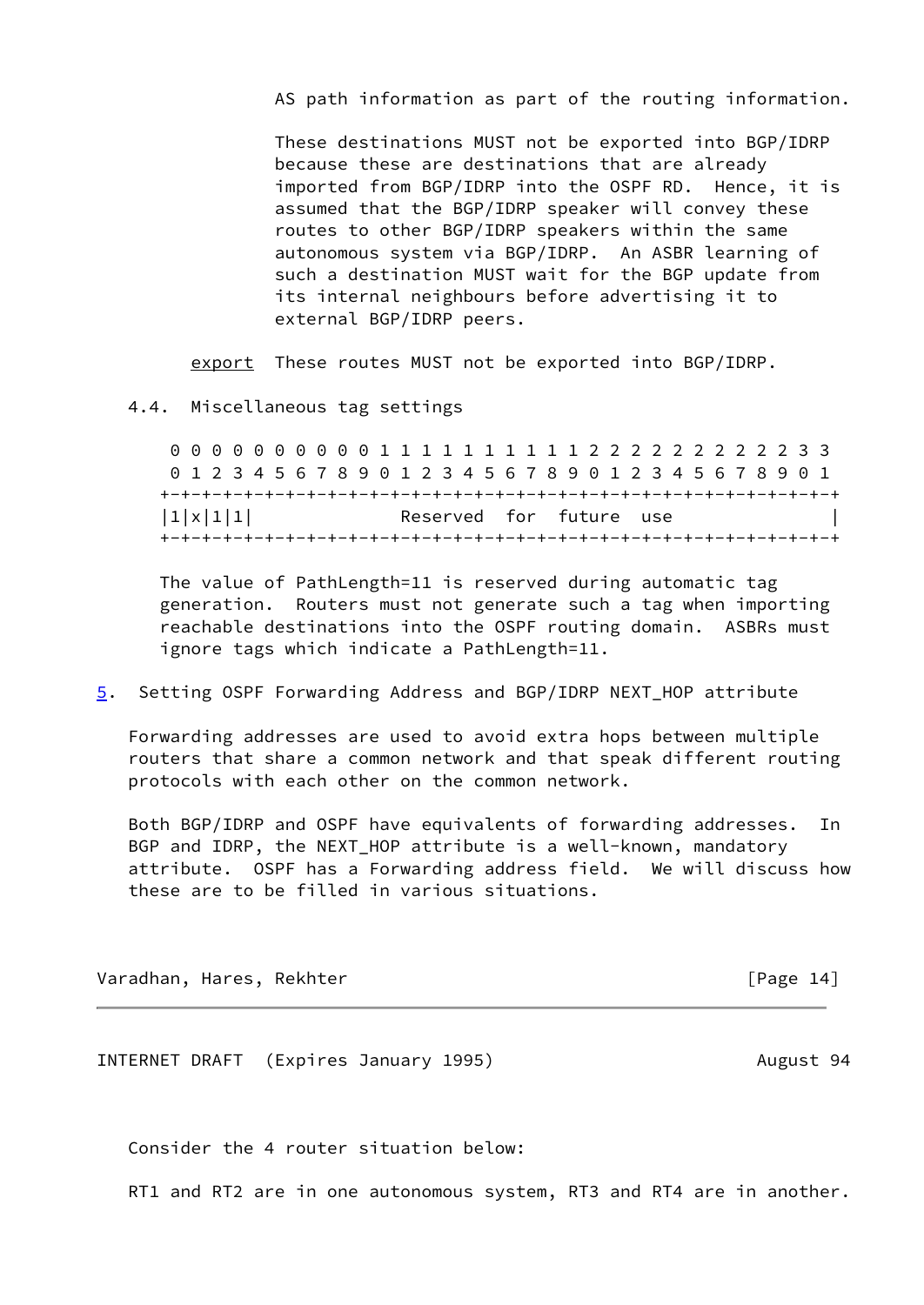RT1 and RT3 are talking BGP/IDRP with each other. RT3 and RT4 are talking OSPF with each other.



- Importing a reachable destination into OSPF: When importing a destination from BGP/IDRP into OSPF, RT3 MUST always fill the OSPF Forwarding Address with the BGP/IDRP NEXT\_HOP attribute for the destination.
- Exporting a reachable destination into BGP:
	- When exporting set of reachable destinations internal to the OSPF routing domain from OSPF to BGP/IDRP, if all the destinations in the set of reachable destinations are through RT4, then RT3 MAY fill the NEXT\_HOP attribute for the set of reachable destinations with the address of RT4. This is to avoid requiring packets to take an extra hop through RT3 when traversing the AS boundary. This is similar to the concept of indirect neighbour support in EGP[RFC888, [RFC827](https://datatracker.ietf.org/doc/pdf/rfc827)].
- <span id="page-16-0"></span>[6](#page-16-0). Changes from the BGP 3 - OSPF interactions document
	- o The use of the term "route" has attained a more complicated structure in BGP 4. This document follows the constraint in the manner shown below:
		- The term "set of reachable destinations" is called a NLRI in [\[RFC1654](https://datatracker.ietf.org/doc/pdf/rfc1654)].
		- The term "route" in the BGP context refers to a set of reachable destinations, and the associated attributes for the set.
		- The term "route" in the OSPF context refers to the set of reachable destinations, and the cost and the type to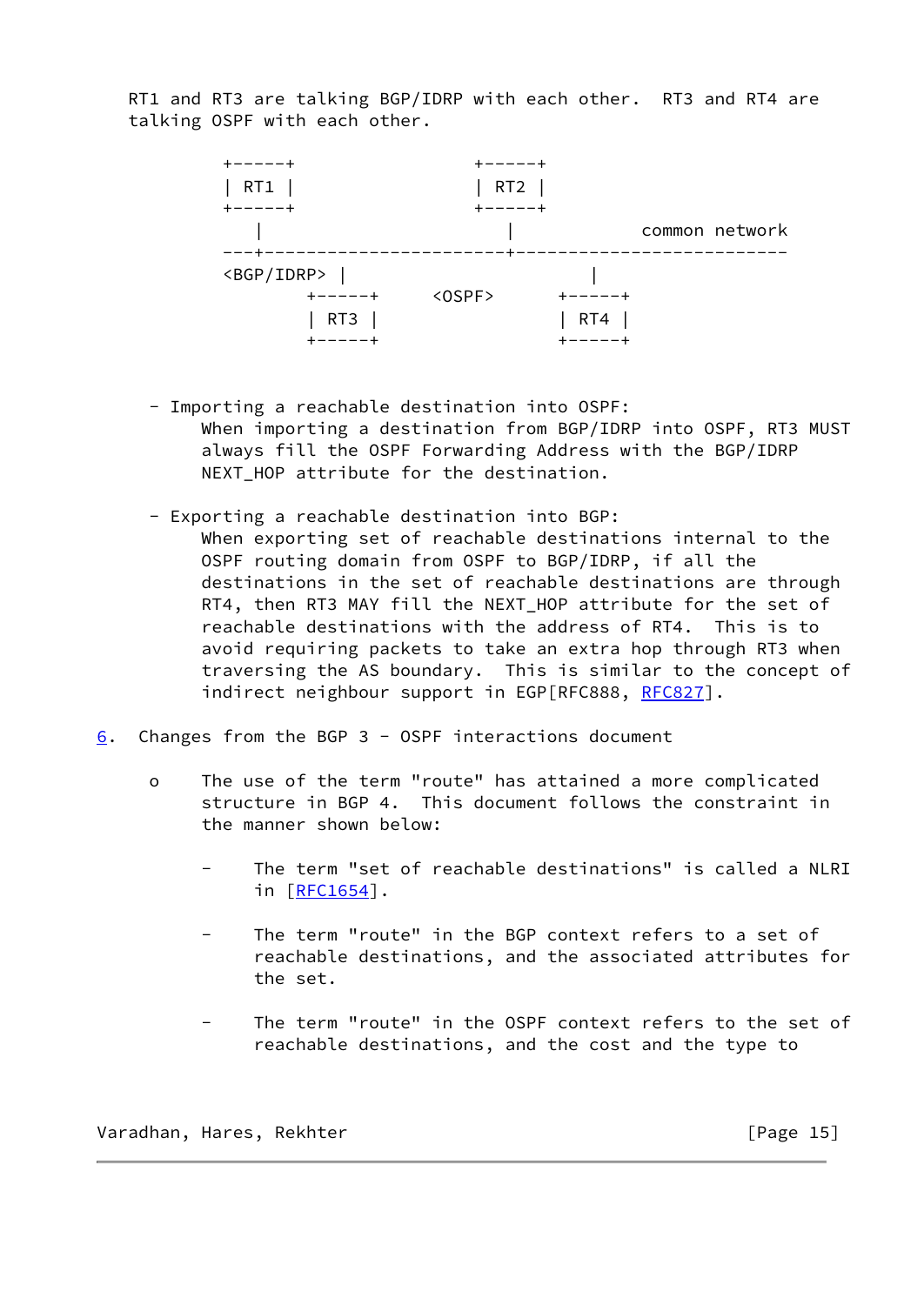reach destinations. This is to keep the definitions consistent in the document.

- <span id="page-17-1"></span> o The notion of exchanging reachability information between BGP 4 and OSPF has been updated to handle variable length net mask information.
- o The previous term INTER\_AS\_METRIC in BGP 3 has now been changed to MULTI EXIT DISC.
- o The default metric to be used for importing BGP information into the OSPF RD is now the LOCAL PREF attribute, instead of a constant value.
- o [Section 3](#page-7-0) which requires an ASBR to match the OSPF tag corresponding to a route to the BGP Identifier, can cause potential loops if the AS has equal cost multipath routing amongst the ASBRs. This scenario is outlined in the Appendix below. This is fixed in BGP4 by requiring the ASBR seeing equal cost multi-path routes to merge the PATHs through the various ASBRs into appropriate SETs.
- o BGP 4 requires that the BGP identifier be an address assigned to the BGP speaker. This is dealt with in [section 3.](#page-7-0)
- o [Section 5](#page-15-0) on setting NEXT\_HOP attributes and Forwarding Address field has been updated to account for variable length net information.
- o This section, 6, has been added.
- <span id="page-17-0"></span>[7](#page-17-0). Security Considerations

Security considerations are not discussed in this memo.

<span id="page-17-2"></span>[8](#page-17-2). Acknowledgements

 We would like to thank Jeff Honig (Cornell University), John Moy (Cascade Communications Corp.), Tony Li (cisco Systems), Rob Coltun (Consultant), Dennis Ferguson (ANS, Inc.), and Phil Almquist (Consultant) for their help and suggestions in writing this document. Cengiz Aleattinoglu (USC/ISI) and Steve Hotz (USC/ISI) provided fresh insights into the packet looping problem described in the appendix.

 We would also like to thank the countless number of people from the OSPF and BGP working groups who have offered numerous suggestions and comments on the different stages of this document.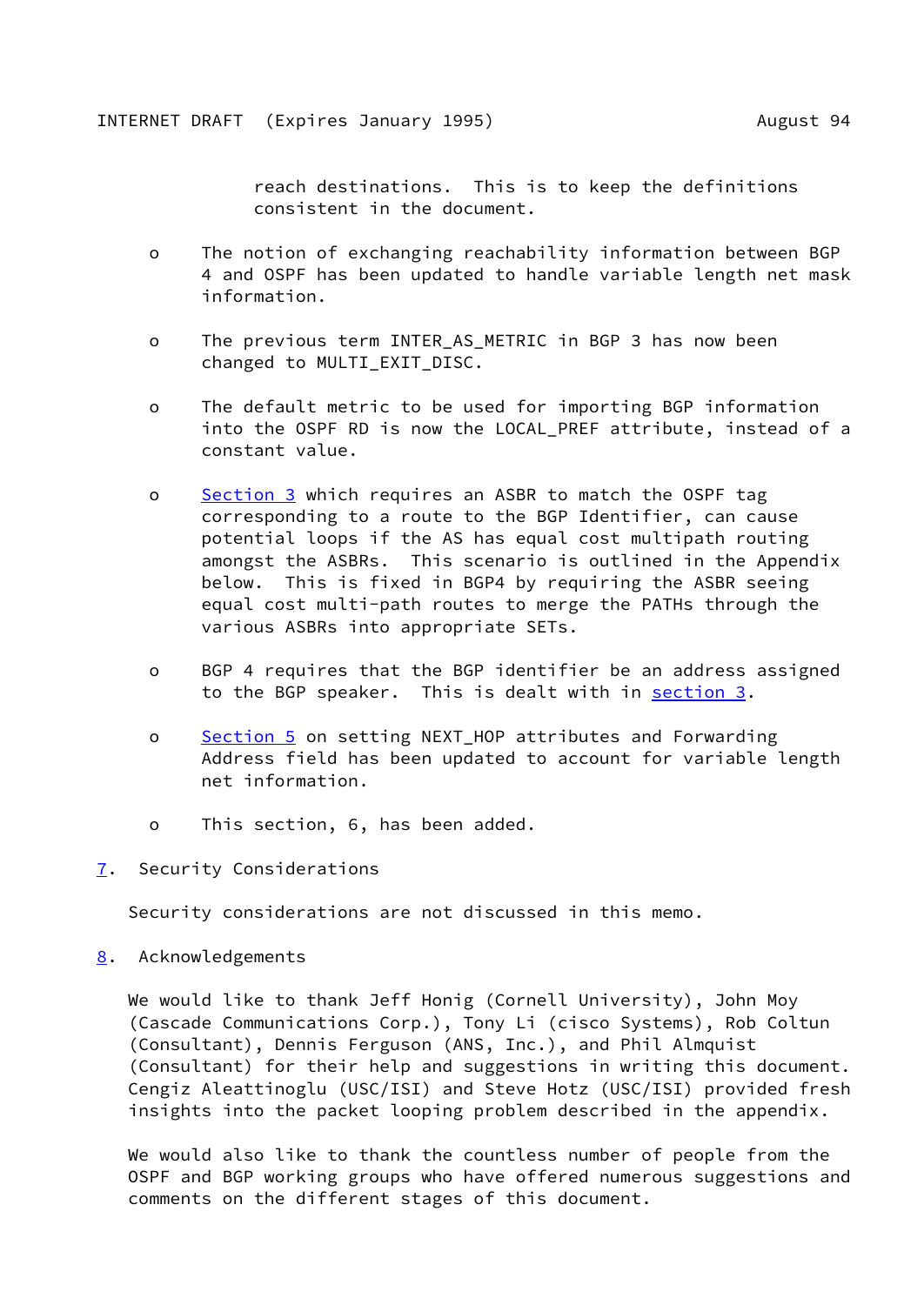<span id="page-18-1"></span>INTERNET DRAFT (Expires January 1995) August 94

 Thanks also to Bob Braden (ISI), whose suggestions on the earlier BGP-OSPF document, [[RFC1403\]](https://datatracker.ietf.org/doc/pdf/rfc1403) were useful even for this one, and have been carried through.

 We would also like to thank OARnet, where one of the authors did most of his work on this document, before moving to USC to resurrect his PhD.

- <span id="page-18-0"></span>[9](#page-18-0). Bibliography
- [RFC827] Rosen, Eric C., ``Exterior Gateway Protocol (EGP)'', October 1982.
- [RFC888] Seamonson, Linda J.; and Rosen, Eric C., ``'STUB' Exterior Gateway Protocol'', January 1984.
- [RFC1058] Hedrick, Charles, L., ``Routing Information Protocol'', June 1988.
- [RFC1122] Braden, R.T., ed., ``Requirements for Internet hosts communication layers'', October 1989.
- [RFC1123] Braden, R.T., ed., ``Requirements for Internet hosts application and support'', October 1989.
- [RFC1247] Moy, John, ``The OSPF Specification Version 2'', January 1991.
- [RFC1403] Varadhan, Kannan; ``BGP OSPF Interaction''; January 1993.
- [RFC1519] Fuller, Vince; Li, Tony; Yu, Jessica; Varadhan, Kannan, ``Supernetting: an Address Assignment and Aggregation Strategy'', September 1993.
- [RFC1583] Moy, John, ``The OSPF Specification Version 2'', (Obsoletes [[RFC1247](https://datatracker.ietf.org/doc/pdf/rfc1247)]) March 1994.
- [RFC1654] Rekhter, Yakov; and Li, Tony, Editors ``A Border Gateway Protocol 4 (BGP-4)'', July 1994.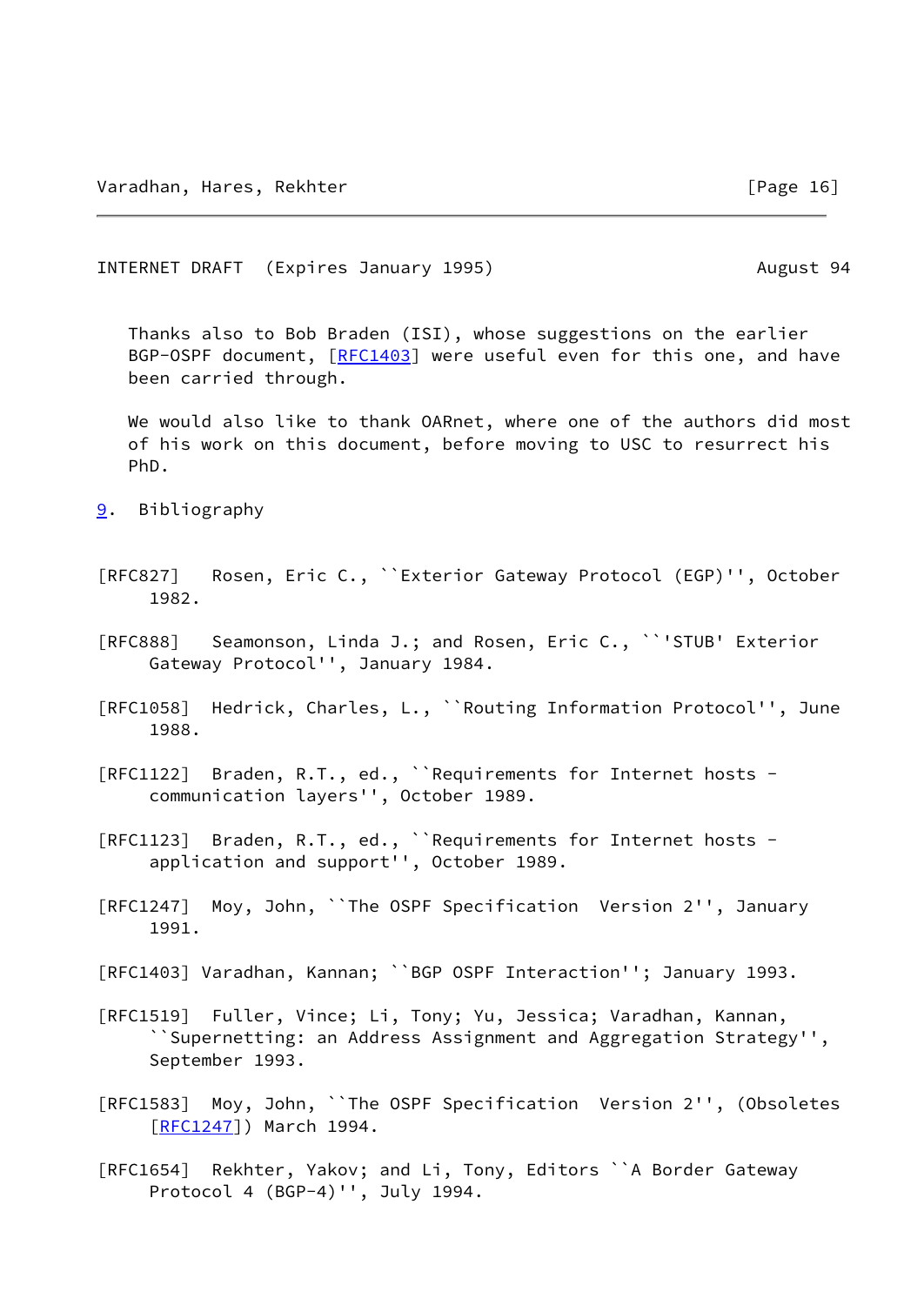- <span id="page-19-3"></span>[ROUTE-LEAKING] Almquist, Philip, ``Ruminations on Route Leaking'', in preparation.
- <span id="page-19-4"></span>[NEXT-HOP] Almquist, Philip, ``Ruminations on the Next Hop'', in preparation.

<span id="page-19-2"></span>[IDRP] Hares, Susan; ``IDRP for IP'', in preparation

Varadhan, Hares, Rekhter **and Europe 17** and Frage 17 and Frage 17 and Frage 17 and Frage 17 and Frage 17 and Fra

<span id="page-19-1"></span>INTERNET DRAFT (Expires January 1995) August 94

<span id="page-19-5"></span>[IS10747] ISO/IEC IS 10747 - Information Processing Systems - Telecommunications and Information Exchange between Systems - Protocol for Exchange of Inter-domain Routeing Information among Intermediate Systems to Support Forwarding of ISO 8473 PDUs, 1993.

<span id="page-19-0"></span>[10.](#page-19-0) Appendix

 This is an example of how the two routing protocols, BGP/IDRP and OSPF, might both be consistent in their behaviour, and yet packets from a source domain, S, to a destination in domain X might be stuck in a forwarding loop.



 Given the domains, X, A, B, C and S, let domains A and C be running OSPF, and ASBRs A3 and C3 have equal cost multipath routes to A1, A2 and C1, C2 respectively. The picture above shows the internal structure of domains A and C only.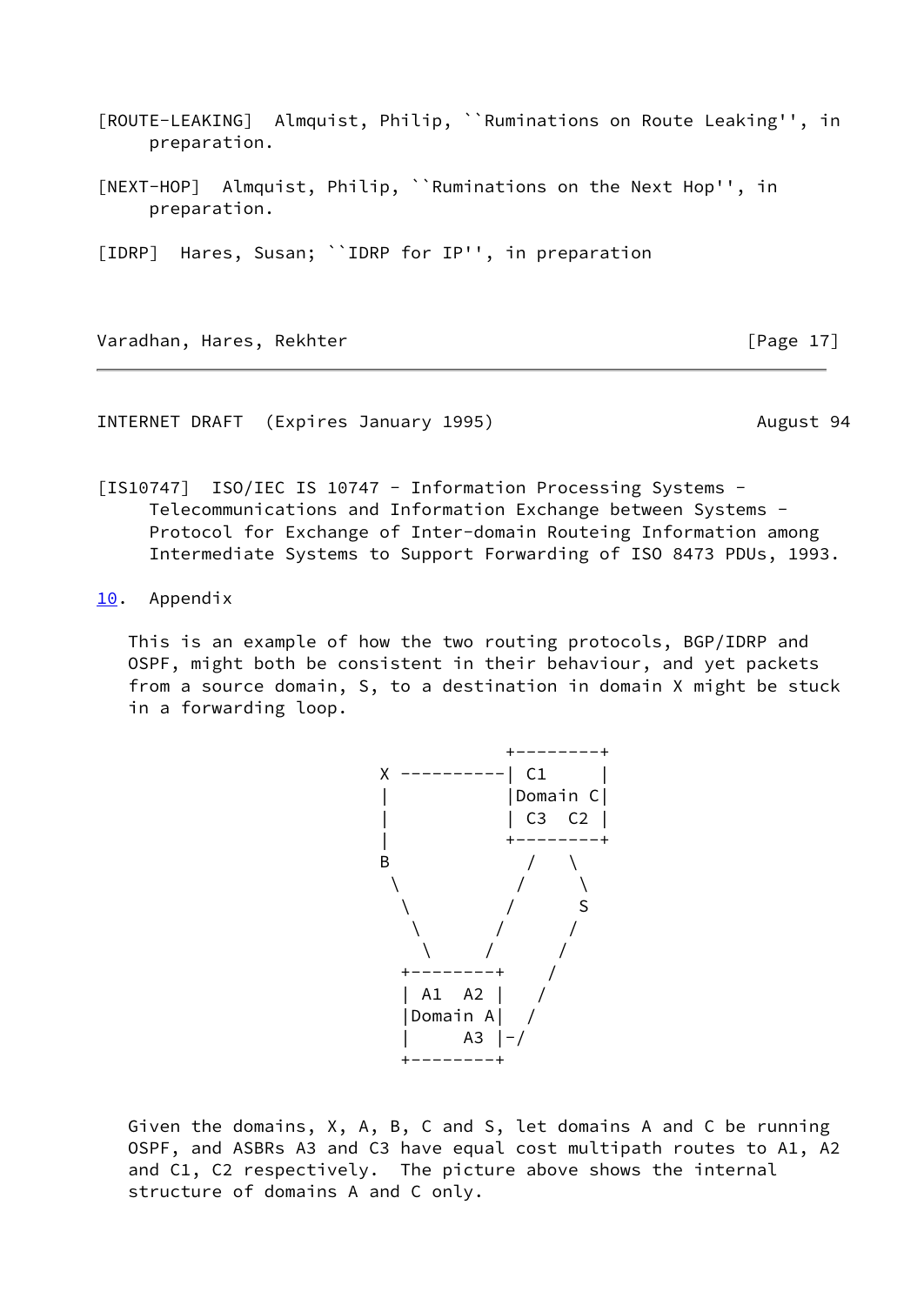During steady state, the following are the route advertisements:

- o Domain B advertises to A path <B,X>
- o ASBR A3 in domain A advertises path <A,B,X> to domain C, at ASBR C2.
- o Domain C has two equal cost paths to X: one direct <C,X>, and another through A <C,A,B,X>
- o BR C3 in domain C advertises to A2 path <C,X>
- o Domain A has two equal cost paths to X: <A,C,X> and <A,B,X>

Varadhan, Hares, Rekhter [Page 18]

<span id="page-20-1"></span>INTERNET DRAFT (Expires January 1995) August 94

 Both C1 and C2 inject a route to X within the domain C, and likewise A1 and A2 inject a route to X within the domain A. Since A3 and C3 see equal cost routes to X through A1, A2 and C1, C2 respectively, a stable loop through ASBRs <A3, A2, C3, C2, A3> exists.

[Section 4](#page-9-0) specifies that A3 and C3 that advertise a PATH to destination X, MUST aggregate all the PATHs through A1 and A2, and C1 and C2 respectively. This has the consequence of constraining the BGP/IDRP speaker in either domain A or domain C from choosing multiple routes to destination X, and importing only one route into OSPF. This breaks the multiple paths seen in one domain. The exact domain in which the multiple paths are broken is nondeterministic.

<span id="page-20-0"></span>[11.](#page-20-0) Author's Present Addresses

 Kannan Varadhan USC/Information Sciences Institute 4676, Admiralty Way, Marina Del Ray, Ca 9XXXXX Phone: (310) 822-1511 x 402 e-mail: kannan@isi.edu

 Susan Hares e-mail: skh@merit.edu